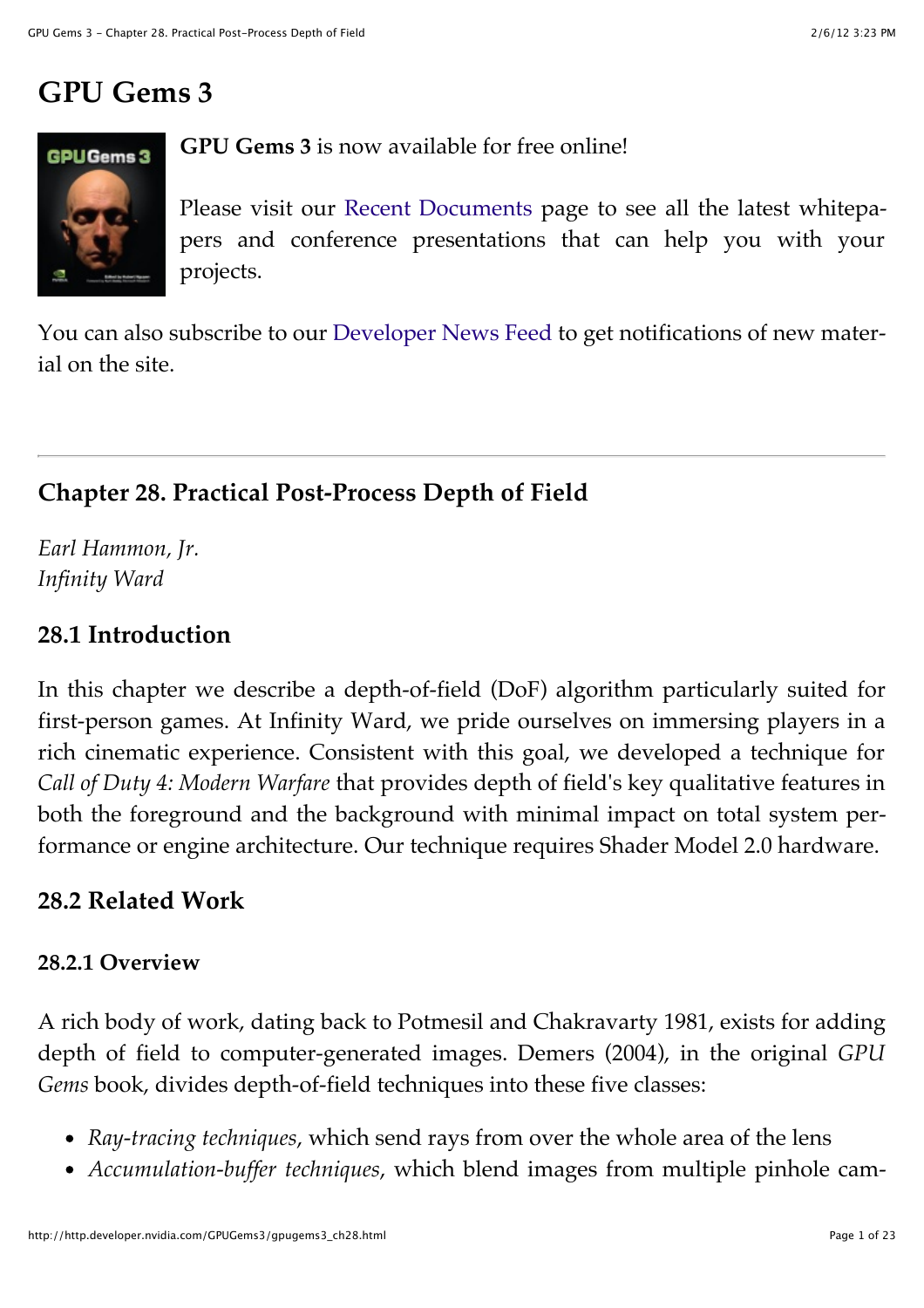eras

- *Compositing techniques*, which merge multiple layers with different focus levels
- *Forward-mapped z-buffer techniques*, which scatter a pixel's color to its neighbors
- *Reverse-mapped z-buffer techniques*, which gather color samples from neighboring pixels

Ray tracing, accumulation buffer, and compositing can be considered "composition" techniques. Like Demers, we prefer z-buffer techniques (forward mapped or reverse mapped). As image-based algorithms, they are particularly suited to graphics hardware. Furthermore, z-buffer information is useful in other rendering effects, such as soft particles, because it amortizes the cost of generating a depth image. On the other hand, composition techniques are limited because they cannot be added easily to an existing graphics engine.

Z-buffer techniques are often extended to operate on a set of independent layers instead of on a single image. This process can reduce artifacts from incorrect bleeding and give proper visibility behind nearby objects that are blurred to the point of translucency.

### **28.2.2 Specific Techniques**

Mulder and van Liere 2000 includes a fast DoF technique that splits the original image into those pixels in front of the focal plane and those behind. They build a set of blurred images from both sets, halving the resolution each time. Finally, they combine each of these blurred levels with the original scene by drawing a textured plane at the appropriate distance from the camera with depth testing enabled. Our technique also blends blurred images with the frame buffer, but we generate them in fewer passes and apply them to the final image with a single full-screen colored quad. We achieve higher efficiency by accepting more artifacts from blurring across depths.

Demers (2004) describes a gathering z-buffer technique that uses each pixel's circle of confusion (CoC) to blend between several downsampled versions of the original image. Our technique most closely matches this, but we also consider neighbors when we calculate a pixel's CoC, so that our technique also blurs foreground objects.

Scheuermann (2004) describes another gathering z-buffer technique that uses a Poisson filter to sample the neighborhood of a pixel based on its own CoC. He also uses the depth of the neighboring pixels to prevent foreground objects from bleeding onto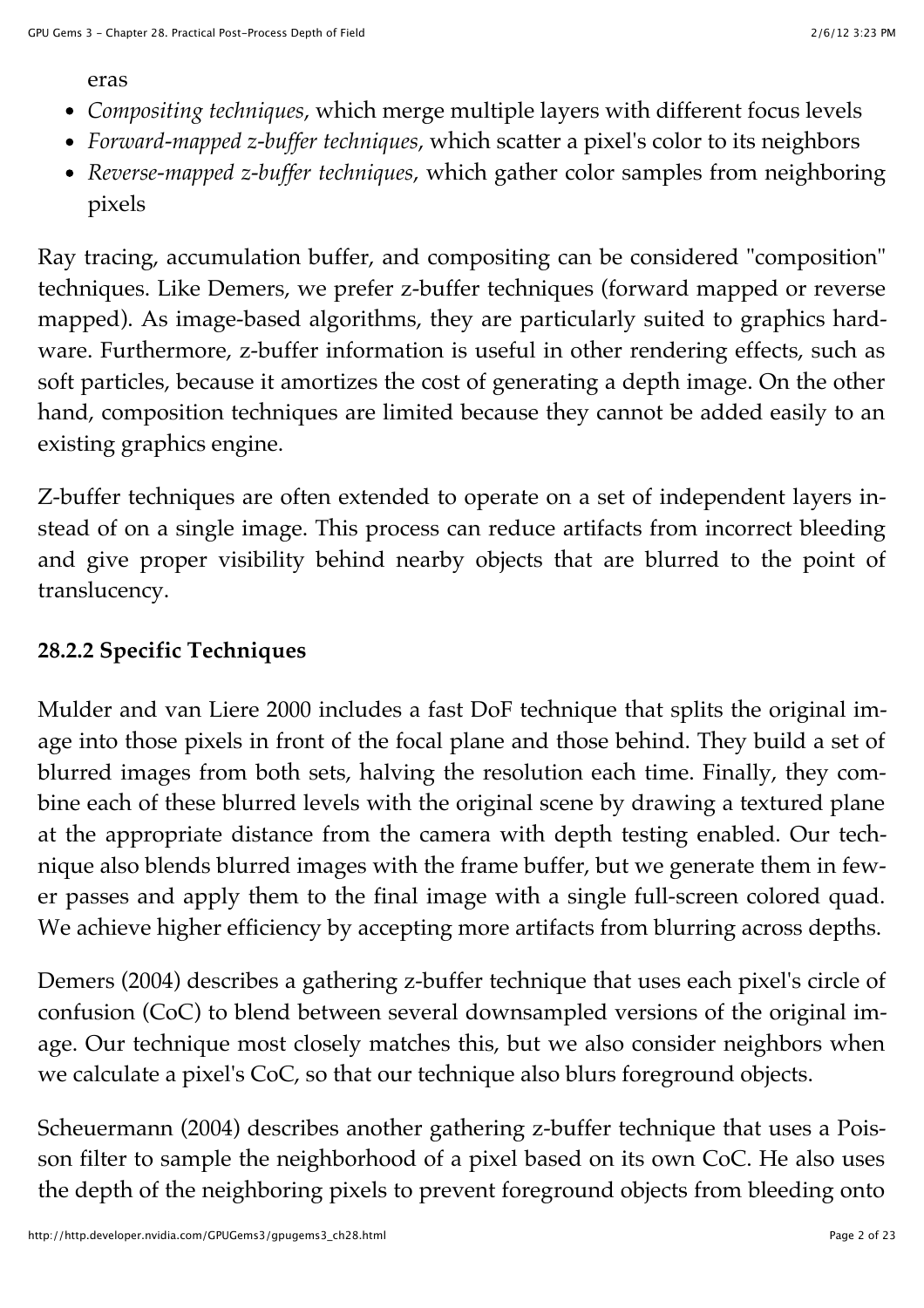unfocused background objects. This technique works well for blurring distant objects, but it doesn't extend well to blurring the foreground.

Křivánek et al. (2003) present a scattering z-buffer technique, using objects composed of point sprites that are scaled based on the point's CoC. They improve performance by using lower levels of detail for objects that are more out of focus. This is a good technique for point-sprite models. This could be extended to work as a postprocess by treating each pixel of the screen as a point sprite, but doing so is computationally impractical.

Kass et al. (2006) achieve the blurring seen in DoF by modeling it as heat diffusion, where the size of the circle of confusion corresponds to the "heat" of the pixel. They further divide the scene into layers to draw objects behind an opaque foreground object that has become transparent because it was small relative to the camera aperture. Their technique achieves high quality with interactive performance in a prerendered scene, letting artists manipulate the DoF parameters used later in an offline render. However, the technique is too computationally intensive for dynamic scenes that must be rendered every frame.

### **28.3 Depth of Field**

As the theoretical basis for our technique, we start from a virtual lens that focuses incoming light on an imaging plane. This lens is characterized by the focal length and the aperture. The focal length is the distance an imaging plane needs to be from the lens for parallel rays to map to a single point. The aperture is simply the diameter of the lens receiving light. The thin lens equation relates an object's distance from the lens *u* to the distance from the lens at which it is in focus *v* and the focal length of the lens *f*:

The geometry of a simple lens is shown in Figure 28-1. The aperture radius of the lens is  $d$ . The point  $u<sub>o</sub>$  is in focus for the imaging plane, which is at  $v_o$ . A point at  $u_n$  or  $u_f$  would be in focus if the imaging plane were at  $v_f$  or  $v_n$ , respectively, but both map to a circle with diameter  $c$  when the imaging plane is at *vo* . This circle is known as the *circle of confusion*. The depth of field for a camera is the range of values for which the CoC is sufficiently small.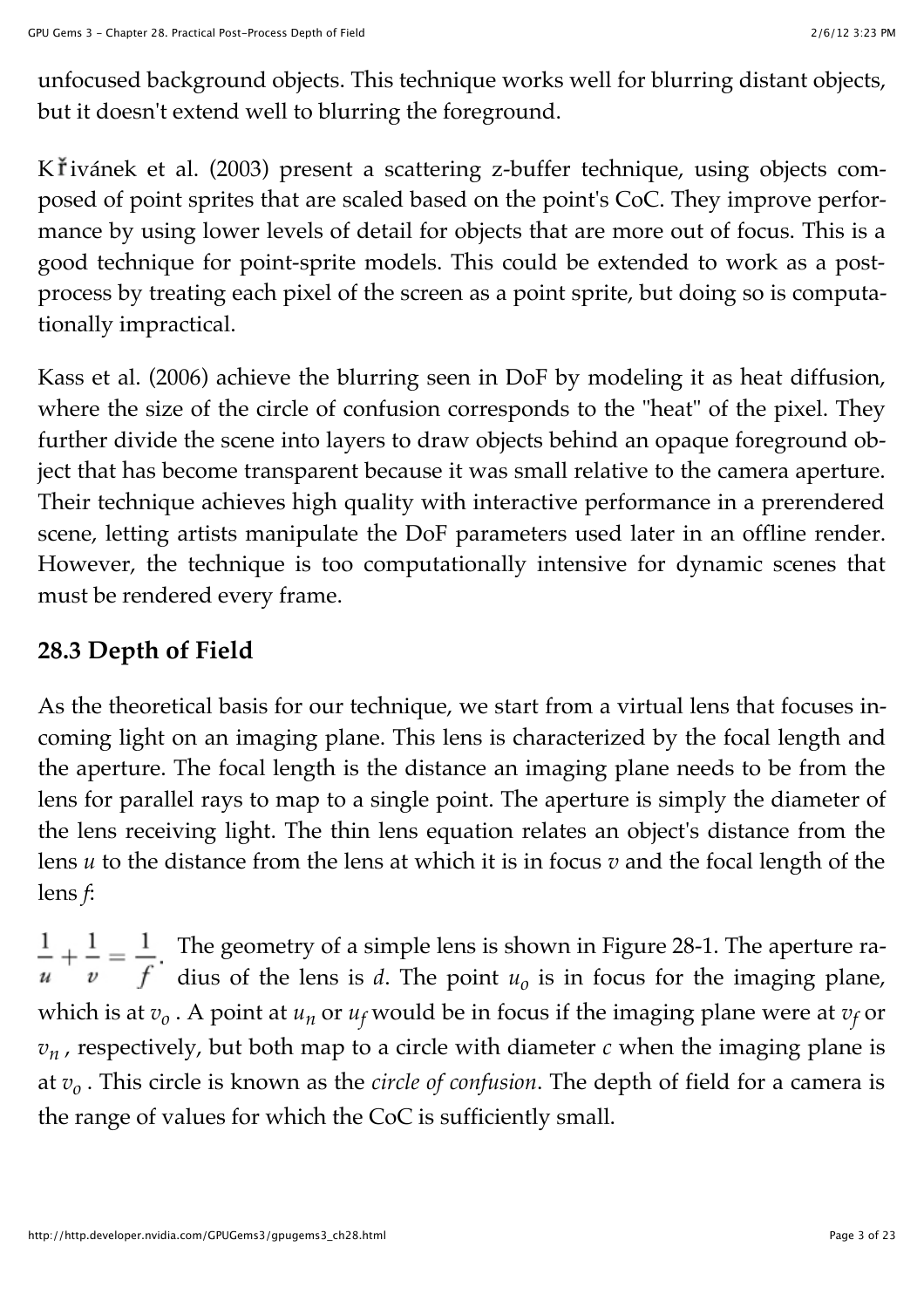

### Figure 28-1 The Circle of Confusion for a Thin Lens

Using similar triangles, we find that

So, for any point in space *p* that is focused at *vp* , we can specify its circle of confusion by

We can solve the thin lens approximation for *v* and substitute it into this equation to find the diameter of the circle of confusion for any point in space as a function of the camera's physical

properties, as in Equation 1:

### **Equation 1**

 $c = d \times \left| \frac{f}{v_o - f} \right| \times \left| 1 - \frac{v_o}{v_p} \right|$ . We are primarily concerned with the qualitative properties of this equation to convey a sense of limited depth of field. Specifically, we note the following:

- A "pinhole" camera model sets *d* to 0. In this case, *c* is always 0, so every point in space is always in focus. Any larger value of *d* will cause parts of the image to be out of focus. All real lenses, including the human eye, have *d* greater than 0.
- There is an upper bound on the diameter of the circle of confusion for points beyond the focal point.
- There is no upper bound on the circle of confusion closer than the focal point.
- The circle of confusion increases much more rapidly in the foreground than in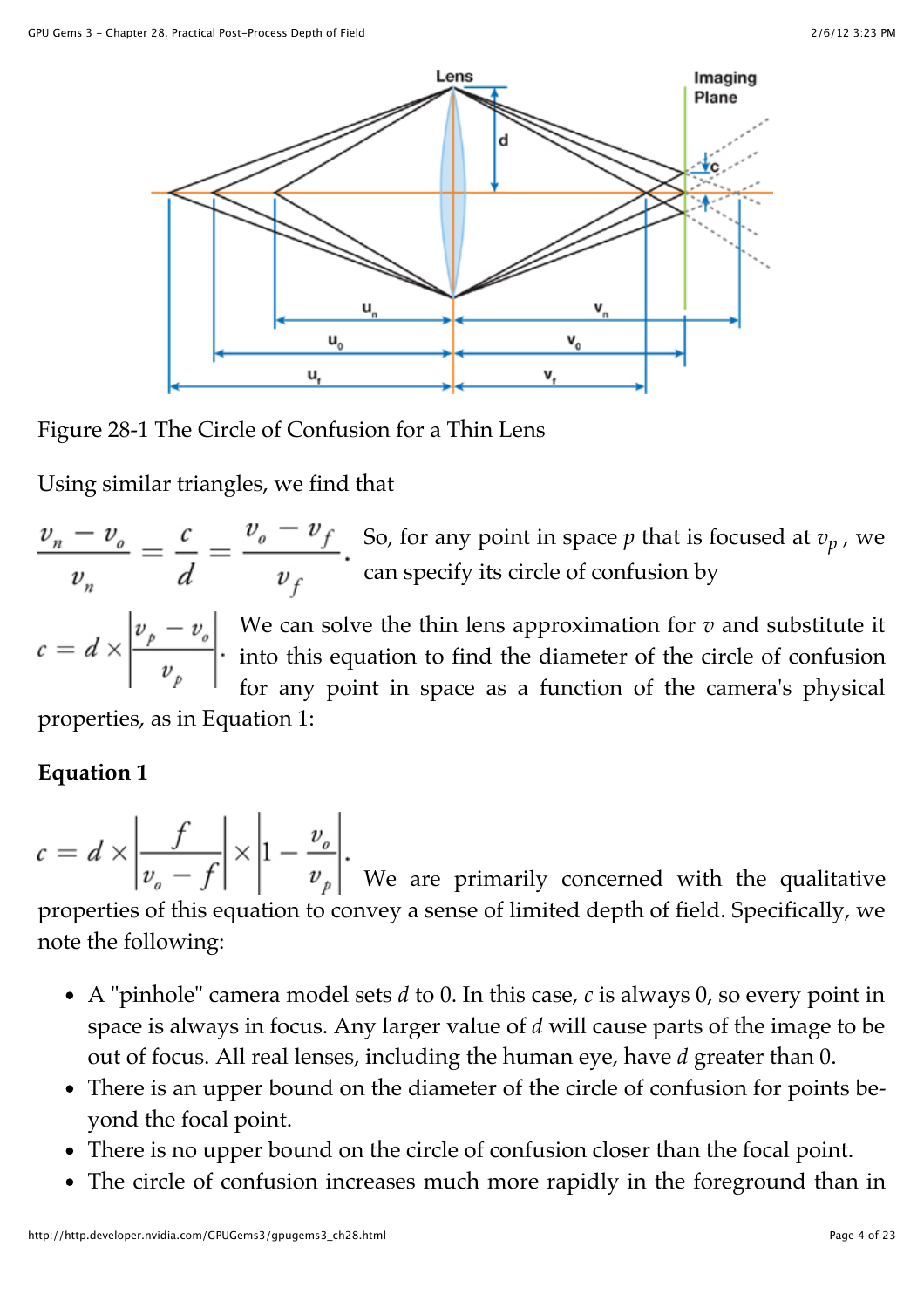the background.

### **28.4 Evolution of the Algorithm**

Clearly, blurring objects near the camera is crucial to any convincing depth-of-field algorithm. Our algorithm evolved through various attempts at convincingly blurring nearby objects.

#### **28.4.1 Initial Stochastic Approach**

We started from the technique described in Scheuermann 2004. We calculated each pixel's circle of confusion independently and used that to scale a circular Poisson distribution of samples from the original image. Like Scheuermann, we also read the depth for each sample point, rejecting those too close to the camera.

This provides a very convincing blur for objects beyond the focal plane. Unfortunately, objects in front of the focal plane still have sharp silhouettes. Nearby objects do not appear out of focus—they just seem to have low-quality textures. This poor texture detracts from the player's experience, so it would be better to restrict ourselves to blurring distant objects than to use this technique for blurring the foreground.

This technique for blurring foreground objects is represented in the top right image of Figure 28-2. Note that the character's silhouette is unchanged from the reference image. This screenshot used 33 sample positions for 66 texture lookups per pixel, but it still suffers from ringing artifacts, particularly around the chin strap, the collar, and the eyes. Contrast this with the soft silhouette and smooth blur in the bottom right image.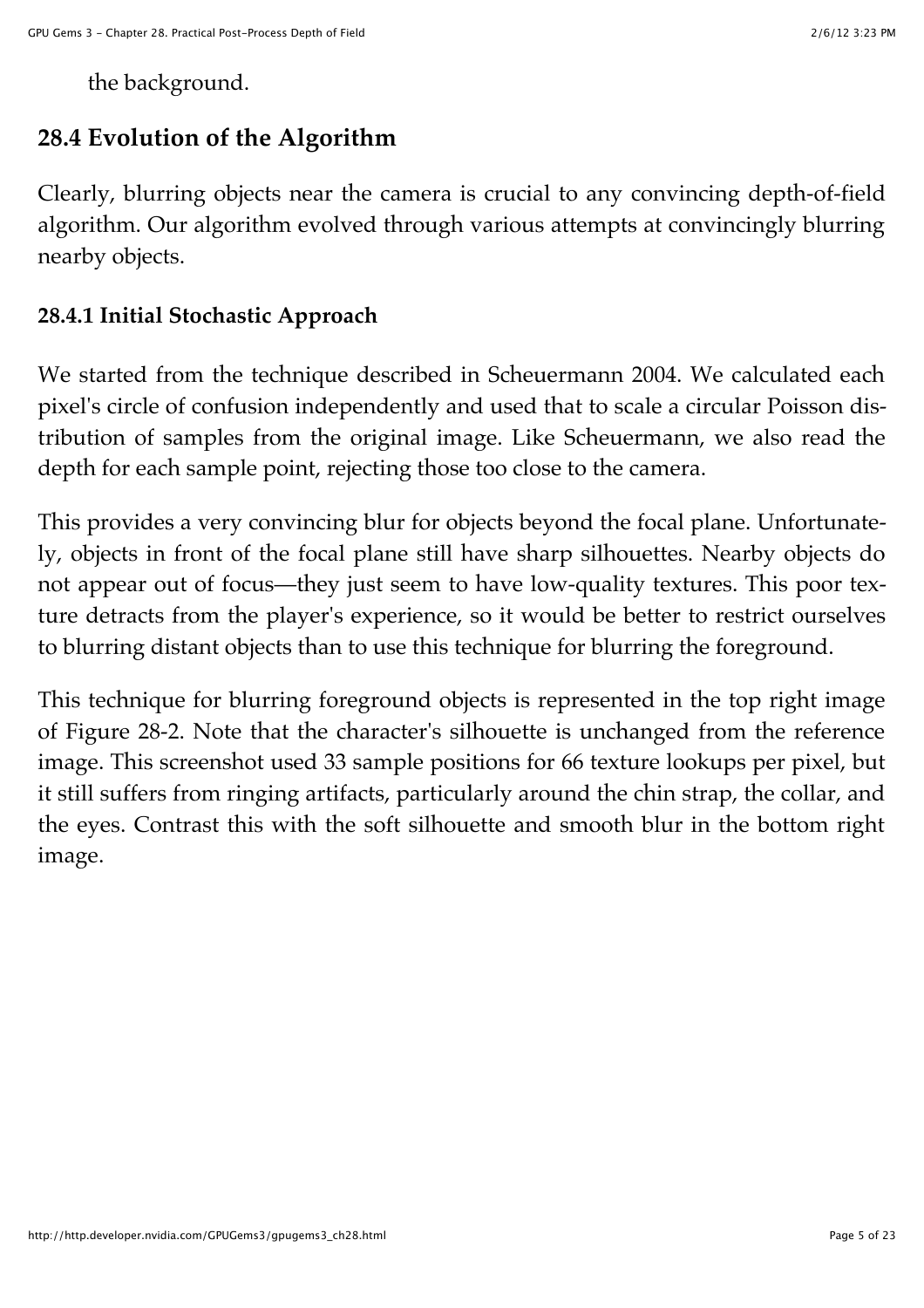



### **28.4.2 The Scatter-as-Gather Approach**

We considered the problem of blurring the background solved at this point, so we directed our efforts to bleeding blurry foreground objects past their silhouettes. Our first algorithm did a gather from neighboring pixels, essentially assuming that each neighbor had a CoC that was the same as the current one. Logically, we would prefer each pixel to smear itself over its neighbors based on its own circle of confusion.

This selectively sized smearing is a scattering operation, which doesn't map well to modern GPUs. We inverted this scattering operation into a gather operation by searching the neighborhood of each pixel for pixels that scattered onto it. We again sampled with a Poisson distribution, but because we were searching for the neighboring pixels that bleed onto the center pixel, we always had to use the maximum circle of confusion.

We found the CoC for each neighboring sample and calculated a weighted sum of only those samples that overlapped this pixel. Each sample's weight was inversely proportional to its area. We normalized the final color value by dividing by the sum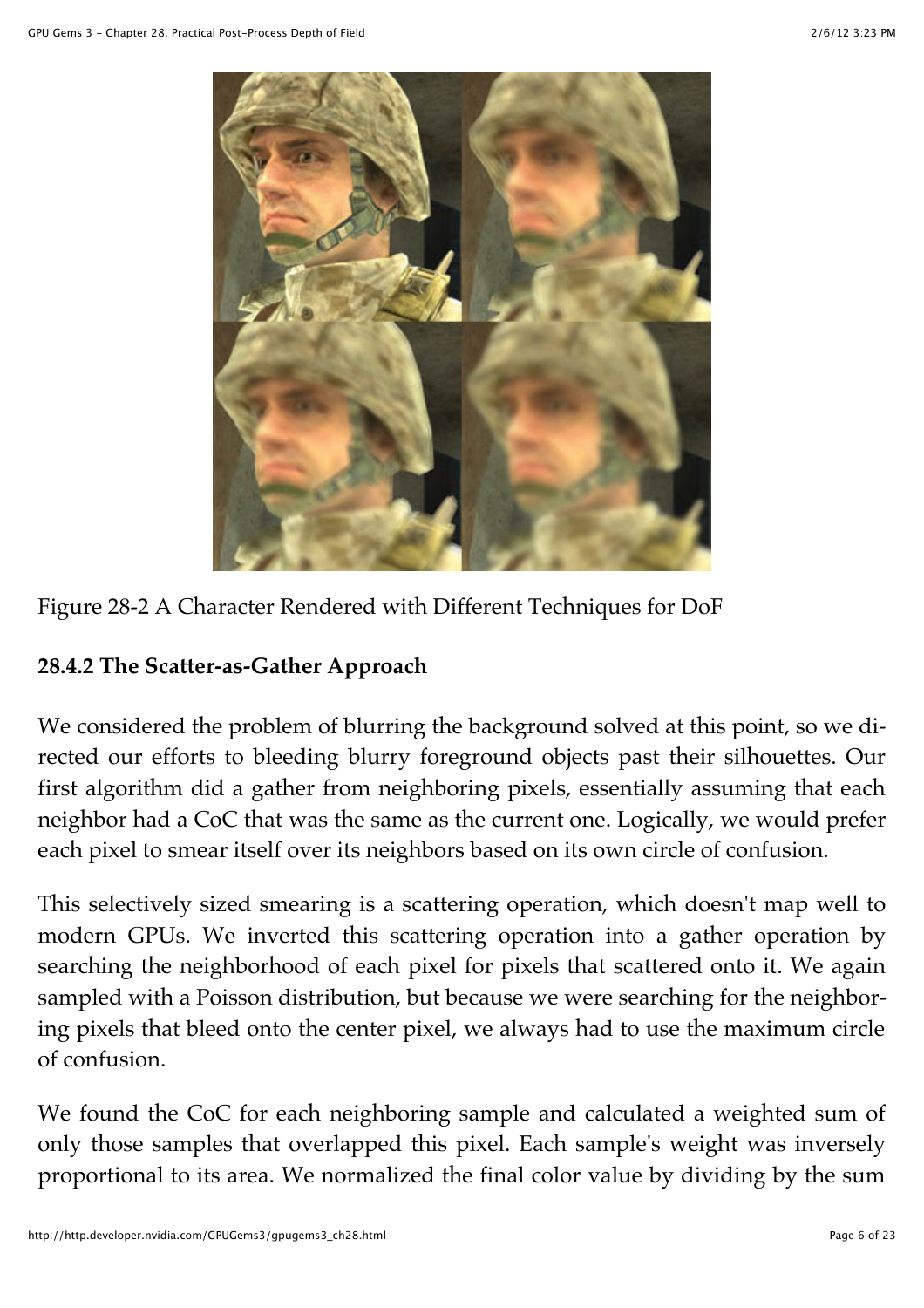### of all used weights.

Unfortunately, this technique proved computationally and visually inadequate. We noticed that using less than about one-fourth of the pixels in the largest possible circle of confusion resulted in ugly ringing artifacts. This calculates to 24 sample points with 2 texture reads each for a maximum circle of confusion of only 5 pixels away (the diameter would be 11 pixels counting the center point). This cost could possibly be mitigated by using information about known neighbors to cull samples intelligently.

However, we abandoned this approach because it retained objectionable discontinuities between nearby unfocused pixels and more-distant focused pixels. To understand why this occurred, consider an edge between red source pixels with a large CoC and blue source pixels in focus. In the target image, the red pixels will have affected the blue pixels, but not vice versa. The unfocused red object will have a sharp silhouette against a purple background that fades to blue, instead of the continuous red-to-purple-to-blue transition we'd expect.

Two more problems with this method lead to the ugly behavior. First, the weight of each pixel should go smoothly to zero at the perimeter of the circle; without this, the output image will always have discontinuities where the blur radius changes. Second, the pixels cannot be combined using a simple normalized sum of their weights. To get the desired behavior, the contributing pixels need to be iterated from back to front, where this iteration's output color is a lerp from the previous iteration's output color to the current source pixel's color, based on the current source pixel's contribution weight. These two changes make this technique equivalent to rendering sorted depth sprites for each pixel with diameters equal to the pixel's CoC, essentially a post-process version of K i ivánek et al. 2003. Unfortunately, they also make the pixel shader even more prohibitively expensive. Even with these fixes, the shader could not properly draw the scene behind any foreground objects that are blurred to transparency.

The bottom left image of Figure 28-2 was generated with this technique, using 64 sample points with a 12-pixel radius. The extra samples give this a better blur in the character's interior than the stochastic approach. However, 64 sample points are still too few for this blur radius, which leads to the ringing artifacts that can be seen on the antenna, neck, and helmet. Note that the silhouette still forms a harsh edge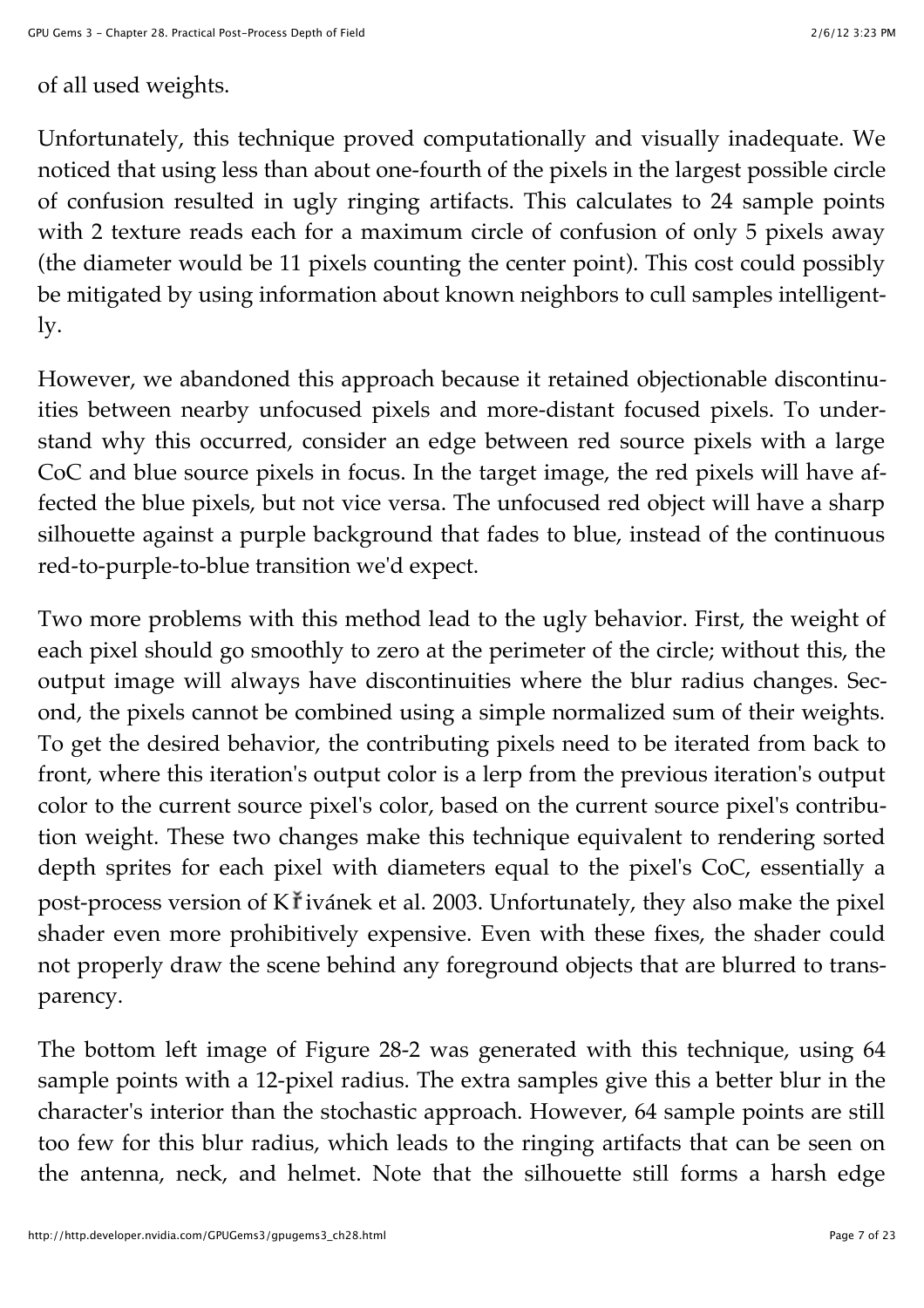against the background; more samples wouldn't eliminate this.

### **28.4.3 The Blur Approach**

At Infinity Ward we prioritize a quality user experience over an accurate simulation. That's why we abandoned physically based approaches when applying the circle of confusion for nearby objects in a continuous fashion. Instead, we decided to eliminate all discontinuities between focused objects and the unfocused foreground by using brute force, blurring them out of existence. The bottom right image in Figure 28-2 compares this technique to the previous approaches. The blur approach clearly has the best image quality, but it is also the fastest.

We apply a full-screen pass that calculates the radius of the circle of confusion for each foreground pixel into a render target. Pixels that are in focus or in the background use a CoC of zero. We then blur the CoC image to eliminate any edges. We use a Gaussian blur because it is computationally efficient and gives satisfactory results. We also downsample the CoC image to one-fourth the resolution along each axis as an optimization, so that the Gaussian blur affects only one-sixteenth of the total pixels in the frame.

This alone does not give the desired results for the silhouette of an unfocused object. If the foreground object is maximally blurred but the object behind it is not blurred at all, both objects will be approximately 50 percent blurred at their boundary. The foreground object should be 100 percent blurred along this edge. This does not look as bad as the previous discontinuities; however, it still looks odd when the blurriness of an edge on a foreground object varies based on the object behind it.

To fix this, we sized certain pixels—those located on either side of an edge between CoCs that had differing sizes—to always use the greater of the two diameters. However, a pixel has many neighbors, and we would rather avoid doing a search of all neighboring pixels. Instead, we only calculate each pixel's CoC and then use the blurred CoC image to estimate its neighboring pixel's CoC.

Consider an edge between two objects, each with uniform yet distinct circles of confusion having diameters  $D_0$  and  $D_1$ . Clearly, in this case the blurred diameter  $D_B$  is given by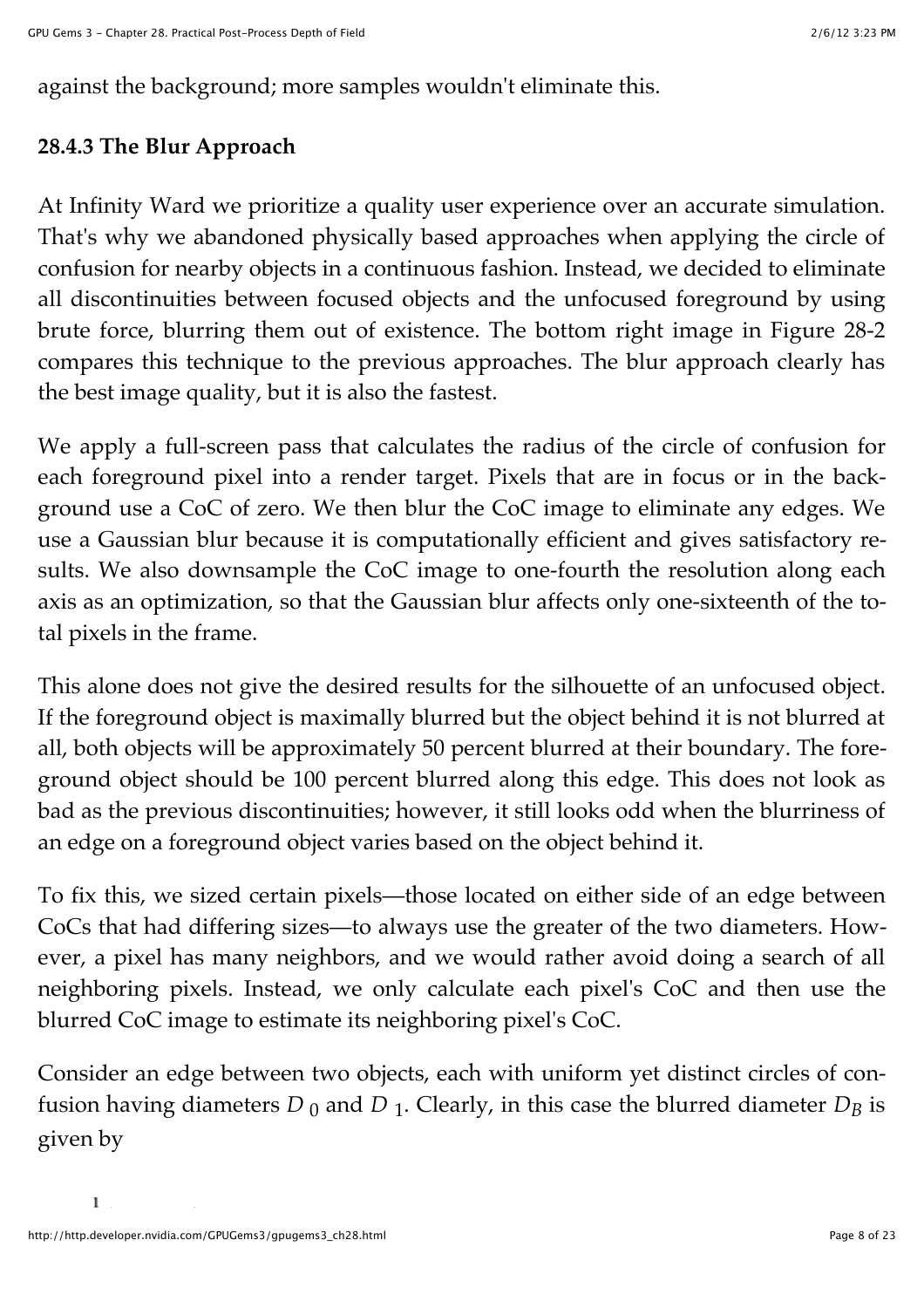$$
D_B = \bar{\mathbf{2}} \left( D_0 + D_1 \right).
$$

This equation also accurately gives the blurred diameter when the gradient of the diameter is the same on both sides of the edge, and for some other coincidental cases. We can get the current pixel's original diameter  $D_0$  and blurred diameter  $D_B$  in two texture lookups. From these, we estimate  $D_1$  by solving the previous equation:

$$
\sim D_1 2D_B - D_0
$$

Accordingly, we define our new diameter for the circle of confusion *D* by the equation

 $D = \max(D_0, 2D_B - D_0) = 2 \max(D_0, D_B) - D_0.$ 

Let  $D_1$  be the larger circle of confusion. This equation will transition smoothly from a diameter of  $D_1$  at the boundary between the two regions to  $D_0$  at the limits of the blur radius inside region 0. This is exactly what we want.

The maximum function is continuous when its inputs are continuous. The  $D_0$  input is not actually continuous, because it is the unblurred diameter for this pixel's circle of confusion. This function was chosen to be continuous along certain straight edges. Most straight-edge boundaries match these assumptions quite well within the blur radius. However, there are some objectionable discontinuities, particularly at 90 degree corners, so we apply one last small blur to fix this issue.

Figures 28-3 and 28-4 illustrate this process applied to a sample image. Each row is a particular sample image. The first column is the unprocessed image, and the second column is the image with the filter applied without the final blur. The third column is the final blurred result. Pure white in the input image represents the maximum circle of confusion; pixels that are black are in focus.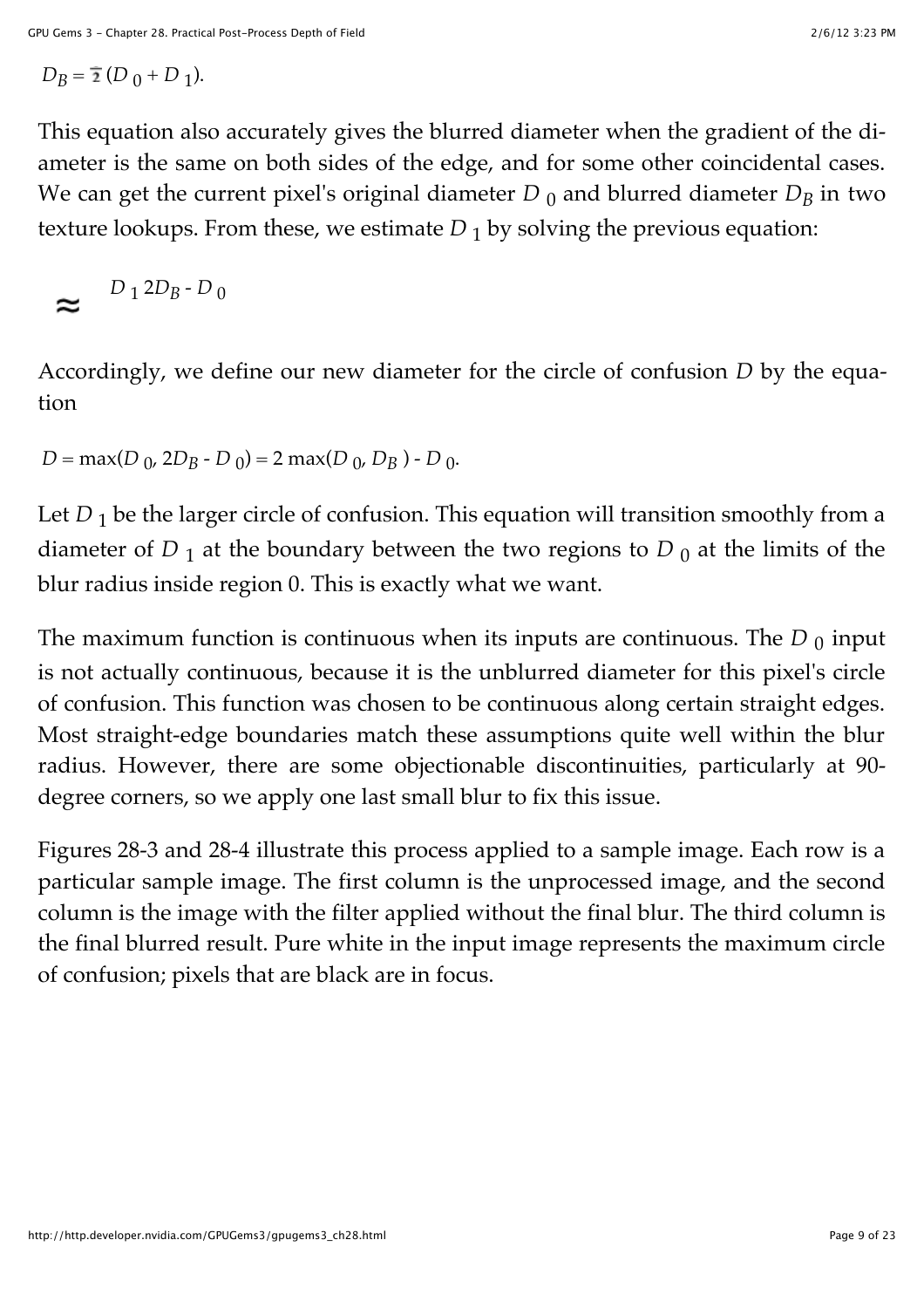

Figure 28-3 Foreground Circle of Confusion Radius Calculation Applied to Some Test Images



Figure 28-4 Zoom on the Top Left Corner of the "W" in

The first image is a simple black-and-white scene. Visually, these letters are floating in space very near the camera. The filter works well overall, but there are still some sharp edges at the corners of the letters, particularly in the uppercase "I". Blurring the image gets rid of the hard edge. It still leaves a gradient that is steeper than ideal, but it is good enough for our purposes.

The second row applies a small Gaussian blur to the sample image of the first row before applying the filter. This corresponds to looking at an object at a glancing angle. This results in a clear outline around the original image after it has been filtered. The final blur significantly dampens this artifact, but it doesn't completely fix it.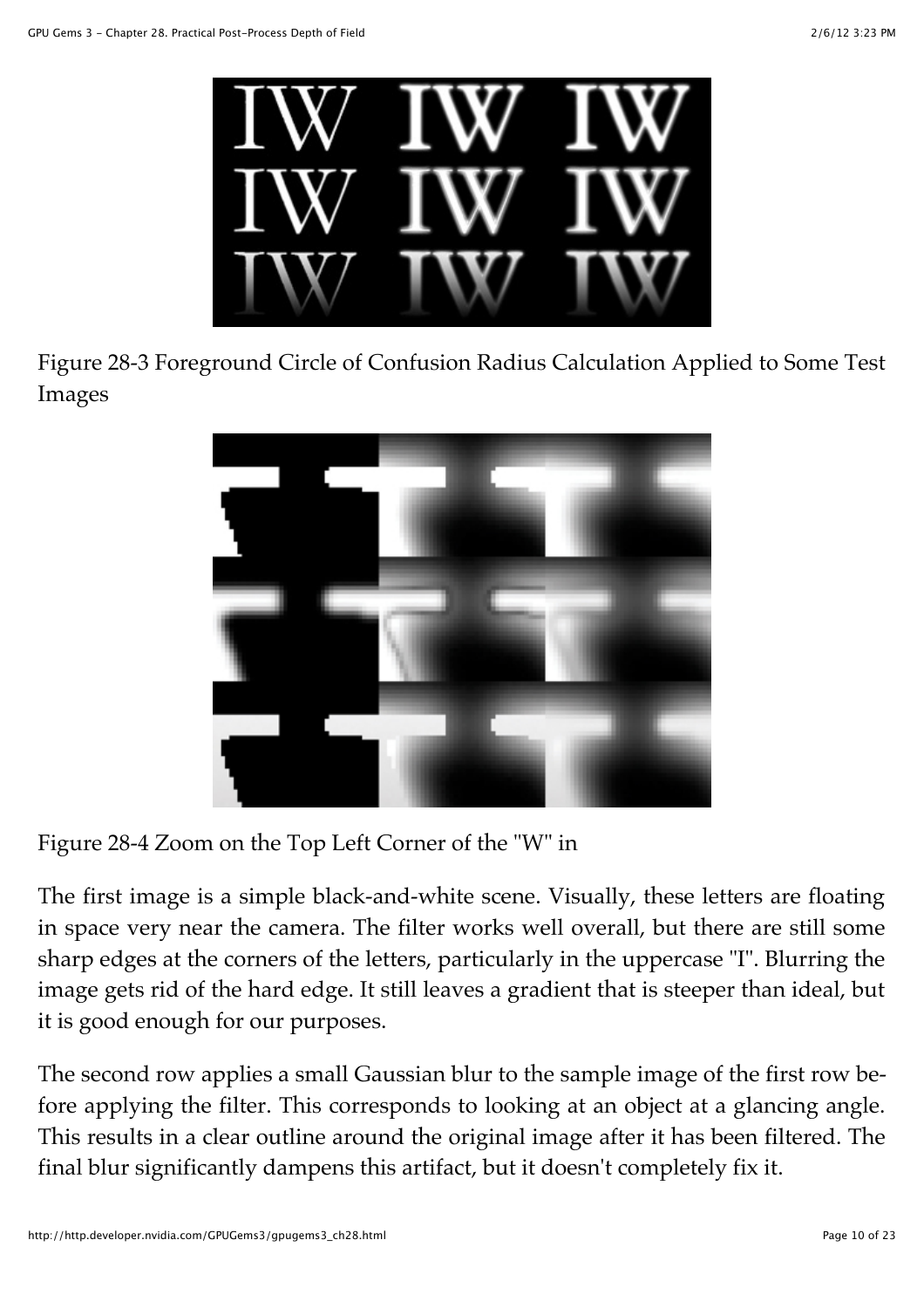The final row applies a gradient to the original image. This corresponds to the typical case of an object that gradually recedes into the distance. The radius for the circle of confusion is overestimated in "valleys" and underestimated in "peaks," but it is continuous and there are none of the really objectionable artifacts from the second row. Again, the final blur dampens this artifact. Note that the gradient within the text is preserved.

### **28.5 The Complete Algorithm**

Our completed algorithm consists of four stages:

- 1. Downsample the CoC for the foreground objects.
- 2. Blur the near CoC image.
- 3. Calculate the actual foreground CoC from the blurred and unblurred images.
- 4. Apply the foreground and background CoC image in one last full-screen pass that applies a variable-width blur.

### **28.5.1 Depth Information**

Our algorithm is implemented using DirectX 9 hardware, which does not allow reading a depth buffer as a texture. We get around this limitation by binding a 32-bit floating-point color buffer during our depth pre-pass. Although we do not require full 32-bit precision, we picked that format because it is the least common denominator across all of our target hardware.

The pixel shader during depth pre-pass merely passes the world-space distance from the vertex shader through to the render target. In the pixel shader, we kill transparent pixels for 1-bit alpha textures by using the HLSL clip() intrinsic function.

In calling our technique a "pure post-process that can easily be plugged into an existing engine," we assume that the engine already generates this information. Our performance impact analysis also assumes that this information is already available. Our technique requires more than just applying post-processing modifications to a rendering engine if this assumption is invalid.

### **28.5.2 Variable-Width Blur**

We need a fast variable-width blur to apply the circle of confusion to the scene. We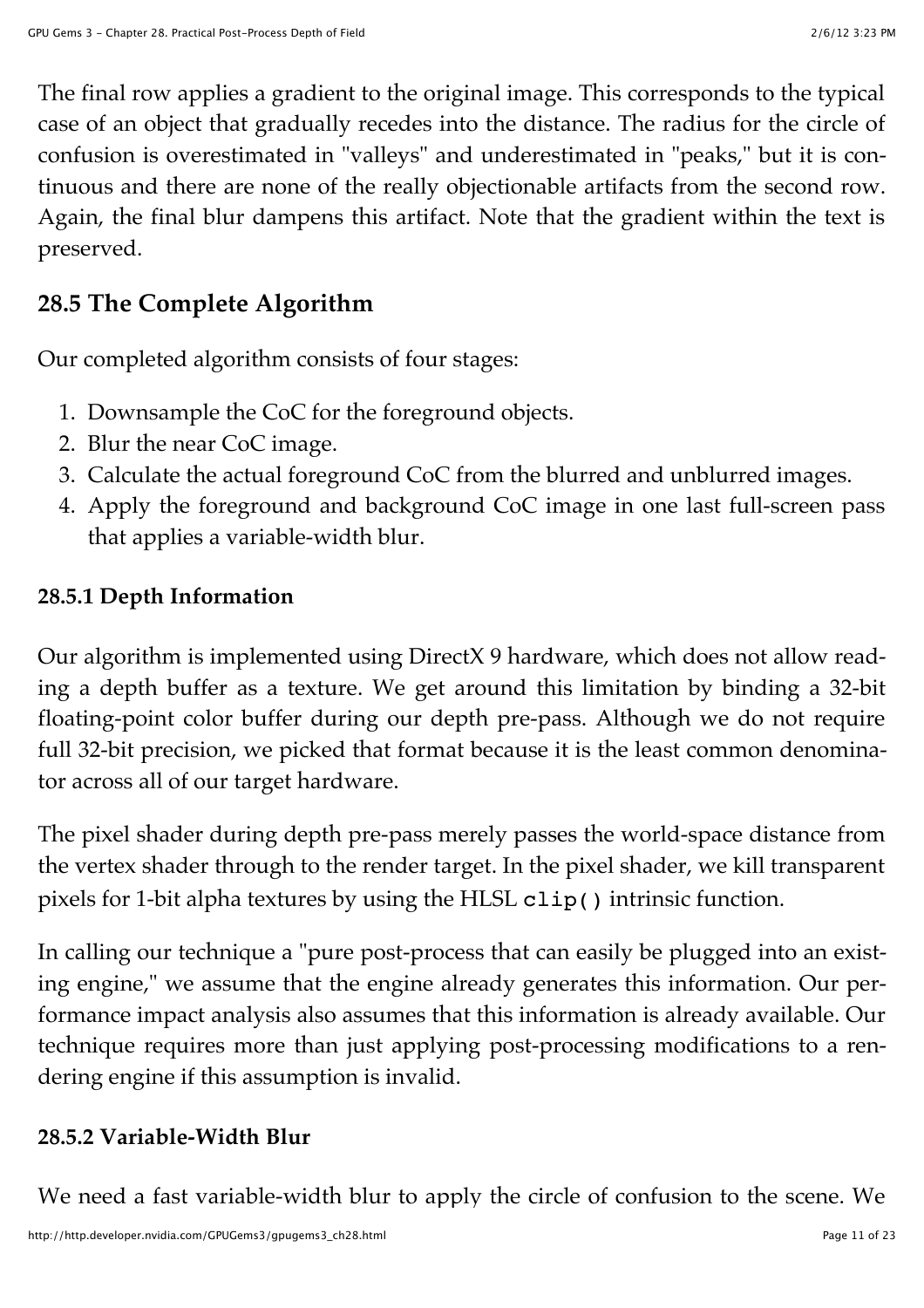$\mathcal{L}_{\mathcal{A}}$  is a fast variable-width blur to apply the circle of confusion to the scene. We confusion to the scene.

could use a Poisson disk as in the original stochastic approach based on Scheuermann 2004. However, we generate the blur by approaching it differently. We consider that each pixel has a function that gives it its color based on the CoC diameter. We then approximate this function using a piecewise linear curve between three different blur radii and the original unblurred sample.

The two larger blur radii are calculated in the RGB channels at the same time the downsampled CoC is calculated in the alpha channel. The smallest blur radius is solved using five texture lookups, to average 17 pixels in a 5x5 grid, using the pattern in Figure 28-5.



Figure 28-5 Sample Positions for Small Blur

Note that the center sample of this pattern reuses the texture lookup for the unblurred original pixel color.

This small blur is crucial for closely approximating the actual blur color. Without it, the image does not appear to blur continuously, but instead it appears to cross-fade with a blurred version of itself. We also found that a simple lin-

ear interpolation gave better results than a higher-polynomial spline because the splines tended to extrapolate colors for some pixels.

### **28.5.3 Circle of Confusion Radius**

We are given the distance of each pixel to the camera in a depth texture. We see from Equation 1 that an accurate model of the radius for the circle of confusion can be calculated from this using only a reciprocal and a multiply-add instruction, with the engine providing suitable scale and bias constants.

However, we again take advantage of the freedom in computer simulation to forego physical plausibility in favor of artistic control. Artistically, we want some depth range to be in focus, with specific amounts of blur before and beyond it. It is unclear how to convert this into physical camera dimensions. The most intuitive way to edit this is by using a piecewise linear curve, as in Figure 28-6. The artists specify the near and far blur radii and the start and end distances for each of the three regions. We disable blurring for any region that has degenerate values, so artists can blur only the foreground or only the background if they wish.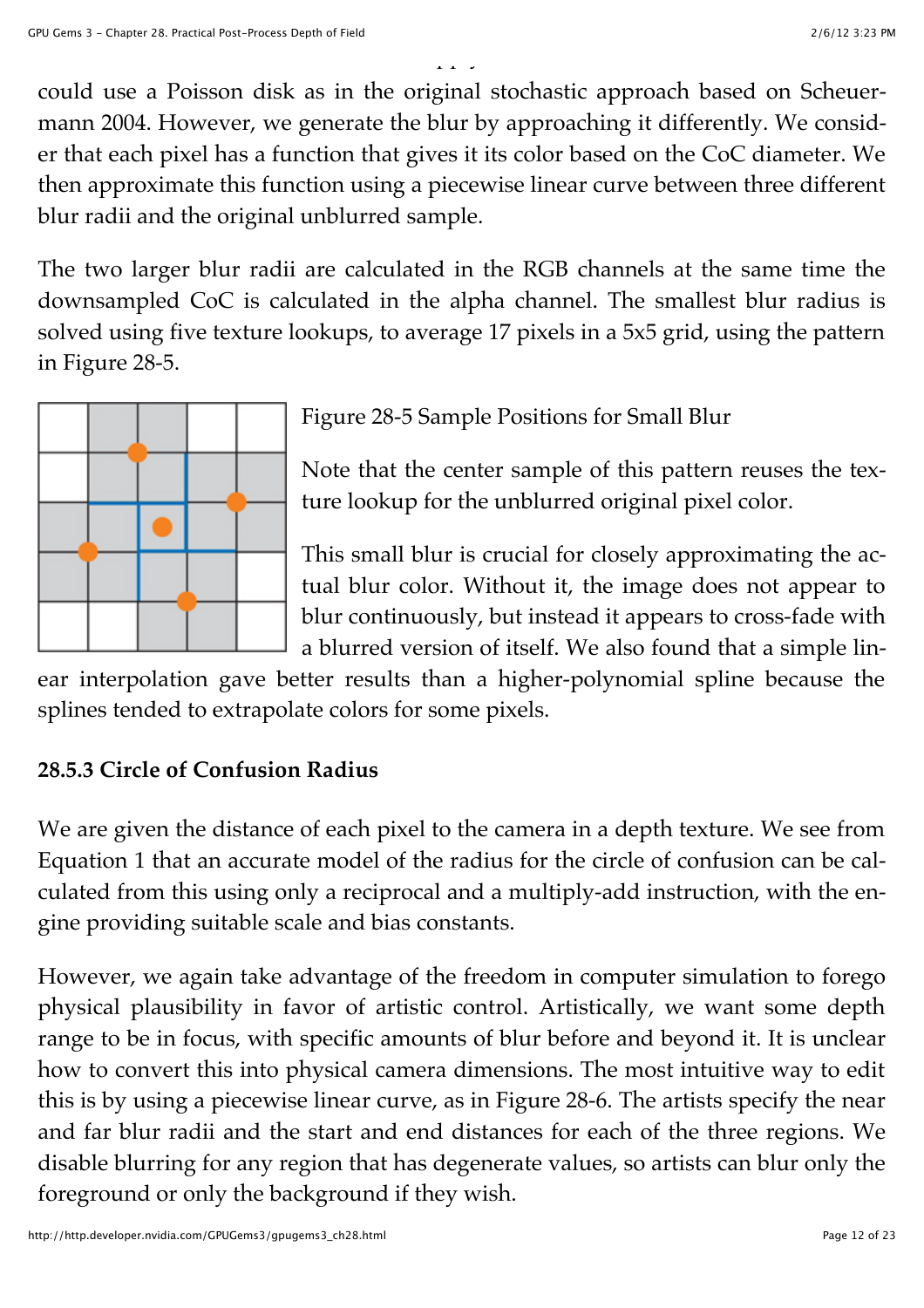

Figure 28-6 Graph of the Circle of Confusion

In practice, we pick a *world-near-end distance* and a *world-far-start distance* that enclose everything that the player is likely to find of interest. We then set the *world-near-start distance* based on the world-near-end distance. Similarly, we set the *world far-end distance* based on the world-far-start distance.

# **28.5.4 First-Person Weapon Considerations**

Infinity Ward develops first-person shooter games. The player's weapon (view model) is very important in these games because it is always in view and it is the primary way that the player interacts with the environment. DoF settings that looked good on the view model appeared to have no effect on the environment, while DoF settings that looked good on the nearby environment blurred the player's weapon excessively.

Our solution was to provide separate settings for the blur on the world and the player's view model. This makes no physical sense, but it provides a better experience for the player—perhaps because it properly conveys the effects of DoF whether the player is focusing on the important parts of the weapon or on the action in the environment. Each weapon configures its own near and far distances, with separate values used when the shooter aims with the weapon and when he or she holds it at the hip.

For this technique to work, we must know whether each pixel belongs to the view model or to the world. Our depth information is stored in a 32-bit floating-point render target. Using negative depths proved the most convenient way to get this bit of information. The normal lookup just requires a free absolute value modifier. This also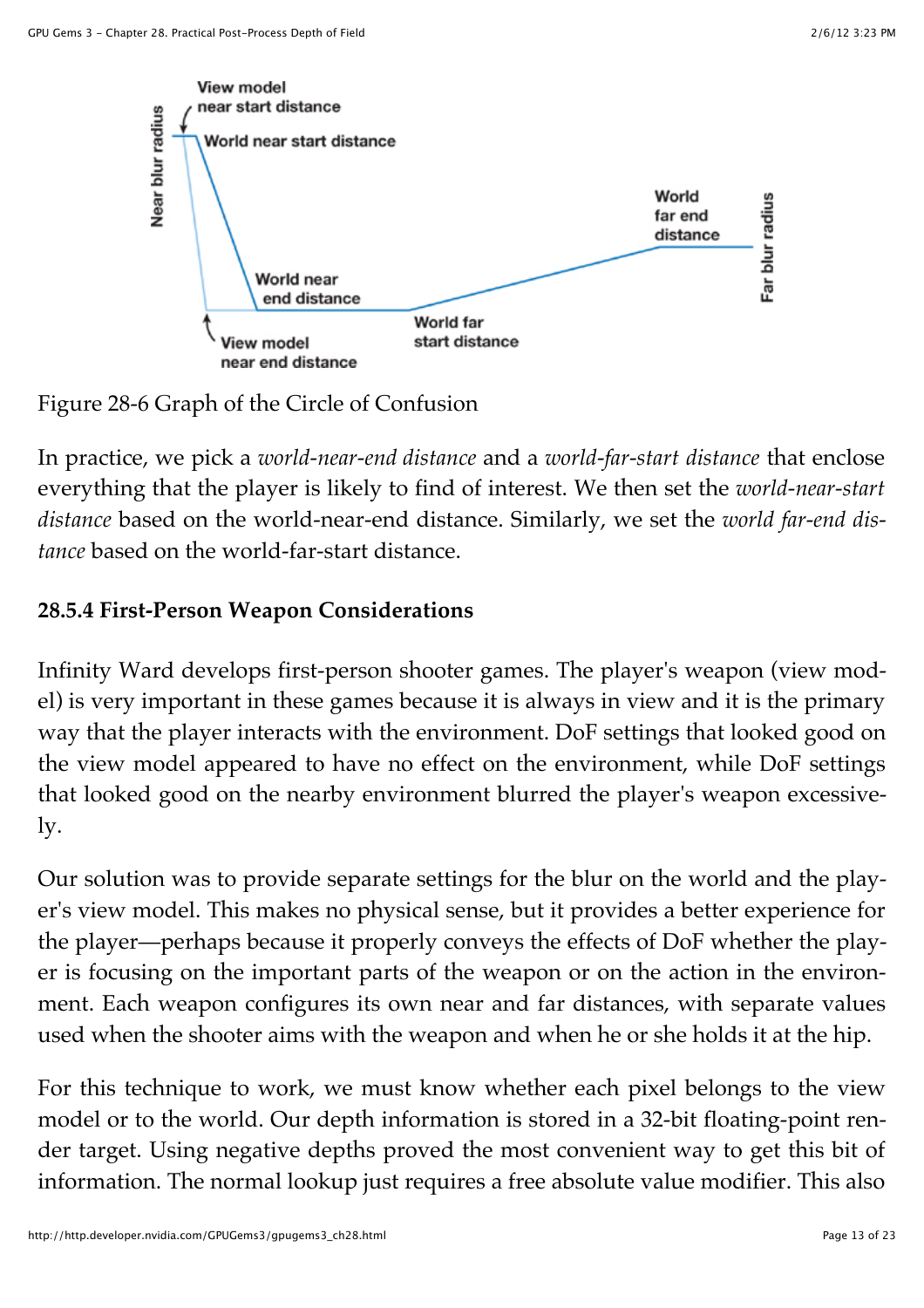leads to an efficient implementation for picking the near circle of confusion. We can calculate the near CoC for 4 pixels concurrently using a single mad\_sat instruction. We calculate the near CoC for both the view model and the world in this way, and then we pick the appropriate CoC for all 4 pixels with a single min instruction.

### **28.5.5 The Complete Shader Listing**

Most of the passes of our algorithm in Listing 28-1 are used to generate the near circle of confusion so that it is continuous and provides soft edges for foreground objects. We also want a large Gaussian blur radius, so we share GPU computation to concurrently calculate the blurred version of the scene and the near circle of confusion.

We specify the large blur radius in pixels at a normalized 480p resolution so that it is independent of actual screen resolution. However, the two small blurs are based on the actual screen resolution. We experimentally determined that the 17-tap small blur corresponds to a 1.4-pixel Gaussian blur at native resolution, and that the medium blur corresponds to a 3.6-pixel Gaussian blur at native resolution.

### **Example 28-1. A Shader That Downsamples the Scene and Initializes the Near CoC**

- 1. // These are set by the game engine.
- 2. // The render target size is one-quarter the scene rendering size.
- 3. sampler colorSampler;
- 4. sampler depthSampler;
- 5. **const** float2 dofEqWorld;
- 6. **const** float2 dofEqWeapon;
- 7. **const** float2 dofRowDelta; // float2( 0, 0.25 / renderTargetHeight )
- 8. **const** float2 invRenderTargetSize;
- 9. **const** float4x4 worldViewProj;
- 10. **struct** PixelInput
- 11. {
- 12. float4 position : POSITION;
- 13. float2 tcColor0 : TEXCOORD0;
- 14. float2 tcColor1 : TEXCOORD1;
- 15. float2 tcDepth0 : TEXCOORD2;
- 16. float2 tcDepth1 : TEXCOORD3;
- 17. float2 tcDepth2 : TEXCOORD4;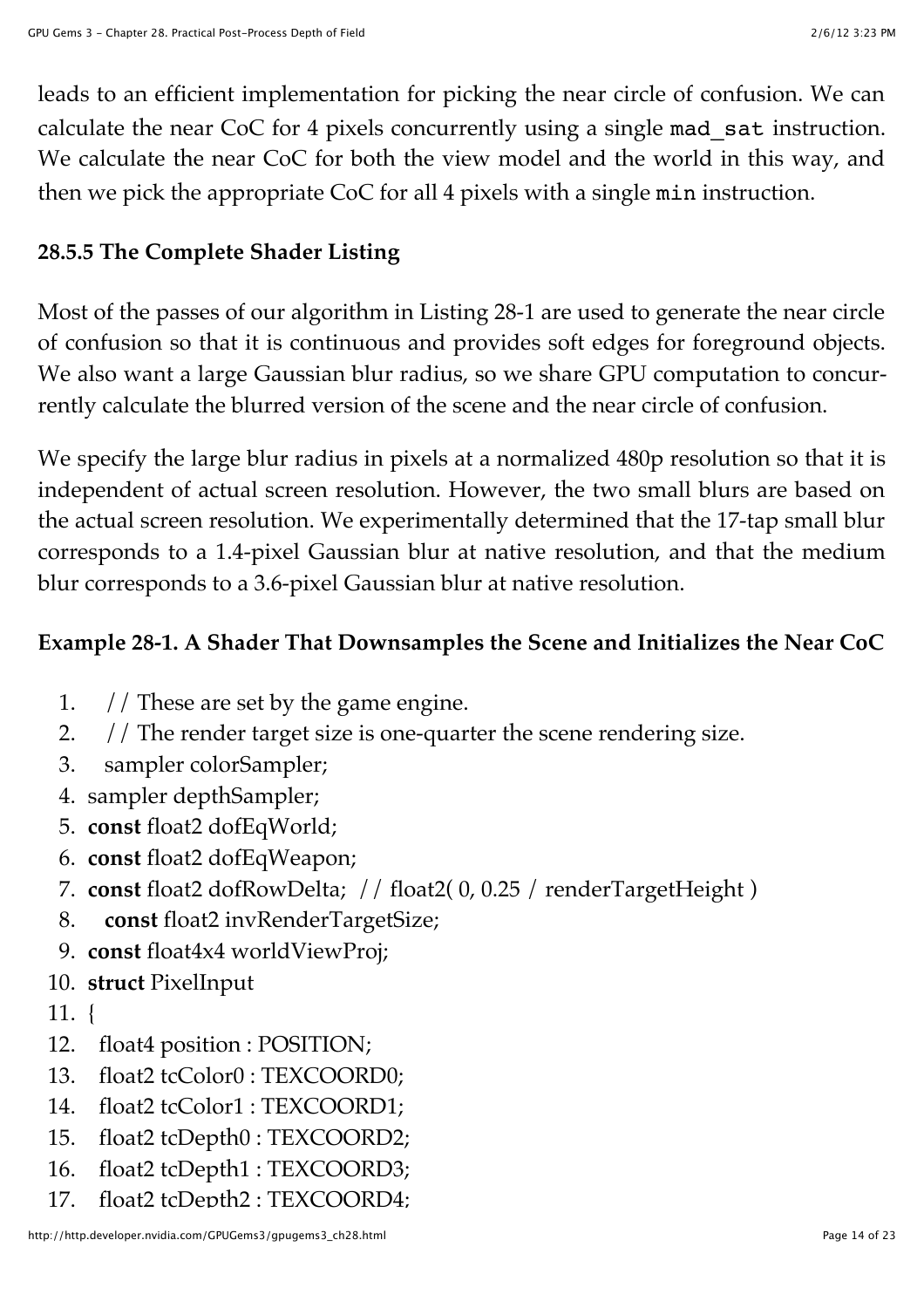$17.$  float te depth  $17.$ 

18. float2 tcDepth3 : TEXCOORD5;

```
19. };
```
20. PixelInput DofDownVS( float4 pos : POSITION, float2 tc : TEXCOORD0 )

21. {

- 22. PixelInput pixel;
- 23. pixel.position = mul( $pos$ , worldViewProj);
- 24. pixel.tcColor0 = tc + float2(-1.0, -1.0) \* invRenderTargetSize;
- 25. pixel.tcColor1 = tc + float2( +1.0, -1.0) \* invRenderTargetSize;
- 26. pixel.tcDepth $0 = tc + float2(-1.5, -1.5) * invRenderTargetSize;$
- 27. pixel.tcDepth1 = tc + float2( $-0.5, -1.5$ ) \* invRenderTargetSize;
- 28. pixel.tcDepth2 = tc + float2(  $+0.5, -1.5$  ) \* invRenderTargetSize;
- 29. pixel.tcDepth3 = tc + float2( $+1.5, -1.5$ ) \* invRenderTargetSize;
- 30. **return** pixel;

31. }

- 32. half4 DofDownPS( **const** PixelInput pixel ) : COLOR
- 33. {
- 34. half3 color;
- 35. half maxCoc;
- 36. float4 depth;
- 37. half4 viewCoc;
- 38. half4 sceneCoc;
- 39. half4 curCoc;
- 40. half4 coc;
- 41. float2 rowOfs[4];
- 42. // "rowOfs" reduces how many moves PS2.0 uses to emulate swizzling.
- 43. rowOfs $[0] = 0$ ;
- 44.  $rowOfs[1] = dofRowDelta xy;$
- 45.  $rowOfs[2] = dofRowDelta xy * 2;$
- 46. rowOfs[3] = dofRowDelta.xy  $*$  3;
- 47. // Use bilinear filtering to average 4 color samples for free.
- 48.  $color = 0;$
- 49. color  $+=$  tex2D( colorSampler, pixel.tcColor0.xy + rowOfs[0] ).rgb;
- 50. color  $+=$  tex2D( colorSampler, pixel.tcColor1.xy + rowOfs[0] ).rgb;
- 51. color += tex2D( colorSampler, pixel.tcColor0.xy + rowOfs[2] ).rgb;
- 52. color  $+=$  tex2D( colorSampler, pixel.tcColor1.xy + rowOfs[2] ).rgb;
- 53. color  $/ = 4$ ;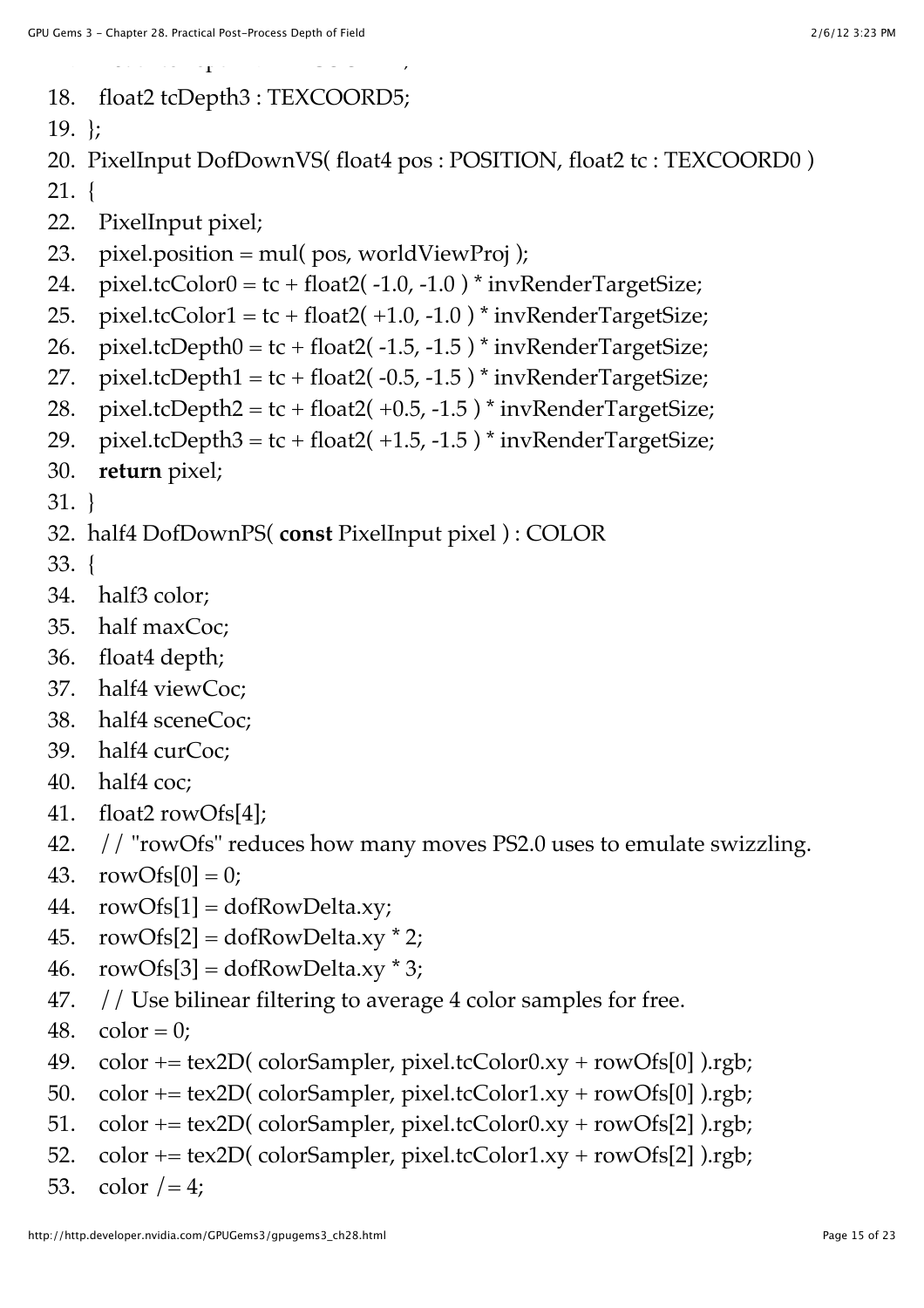- 54. // Process 4 samples at a time to use vector hardware efficiently.
- 55. // The CoC will be 1 if the depth is negative, so use "min" to pick
- 56. // between "sceneCoc" and "viewCoc".
- 57. depth[0] = tex2D( depthSampler, pixel.tcDepth0.xy + rowOfs[0] ).r;
- 58. depth $[1]$  = tex2D( depthSampler, pixel.tcDepth1.xy + rowOfs $[0]$  ).r;
- 59. depth $[2]$  = tex2D( depthSampler, pixel.tcDepth2.xy + rowOfs $[0]$  ).r;
- 60. depth[3] = tex2D( depthSampler, pixel.tcDepth3.xy + rowOfs[0] ).r;
- 61. viewCoc = saturate( $\text{dofEqWeapon.x}^*$ -depth +  $\text{dofEqWeapon.y}$ );
- 62. sceneCoc = saturate( $\text{dofEqWorld.x} * \text{depth} + \text{dofEqWorld.y}$ );
- 63.  $curCoc = min(viewCoc, sceneCoc);$
- 64.  $\cos = \text{curCoc}$ ;
- 65. depth $[0]$  = tex2D( depthSampler, pixel.tcDepth0.xy + rowOfs[1] ).r;
- 66. depth $[1]$  = tex2D( depthSampler, pixel.tcDepth1.xy + rowOfs $[1]$  ).r;
- 67. depth[2] = tex2D( depthSampler, pixel.tcDepth2.xy + rowOfs[1] ).r;
- 68. depth[3] = tex2D( depthSampler, pixel.tcDepth3.xy + rowOfs[1] ).r;
- 69. viewCoc = saturate( $\text{dofEqWeapon.x}^*$ -depth +  $\text{dofEqWeapon.y}$ );
- 70. sceneCoc = saturate( $\text{dofEqWorld.x} * \text{depth} + \text{dofEqWorld.y}$ );
- 71.  $curCoc = min(viewCoc, sceneCoc);$
- 72.  $\cos = \max(\cos, \cos \cos);$
- 73. depth $[0]$  = tex2D( depthSampler, pixel.tcDepth0.xy + rowOfs[2] ).r;
- 74. depth $[1]$  = tex2D( depthSampler, pixel.tcDepth1.xy + rowOfs $[2]$  ).r;
- 75. depth $[2]$  = tex2D( depthSampler, pixel.tcDepth2.xy + rowOfs $[2]$  ).r;
- 76. depth $[3]$  = tex2D( depthSampler, pixel.tcDepth3.xy + rowOfs[2] ).r;
- 77. viewCoc = saturate( $\text{dofEqWeapon.x}^*$ -depth +  $\text{dofEqWeapon.y}$ );
- 78. sceneCoc = saturate( $\text{dofEqWorld.x} * \text{depth} + \text{dofEqWorld.y}$ );
- 79. curCoc = min( viewCoc, sceneCoc );
- 80.  $\cos = \max(\cos, \cos \cos)$ ;
- 81. depth $[0]$  = tex2D( depthSampler, pixel.tcDepth0.xy + rowOfs[3] ).r;
- 82. depth $[1]$  = tex2D( depthSampler, pixel.tcDepth1.xy + rowOfs[3] ).r;
- 83. depth $[2]$  = tex2D( depthSampler, pixel.tcDepth2.xy + rowOfs[3] ).r;
- 84. depth[3] = tex2D( depthSampler, pixel.tcDepth3.xy + rowOfs[3] ).r;
- 85. viewCoc = saturate( $\text{dofEqWeapon.x}^*$ -depth +  $\text{dofEqWeapon.y}$ );
- 86. sceneCoc = saturate( $\text{dofEqWorld.x}^* \text{depth} + \text{dofEqWorld.y}$ );
- 87.  $curCoc = min(viewCoc, sceneCoc)$ ;
- 88.  $\cos = \max(\cos, \cos \cos)$ ;
- 89. maxCoc = max( max( coc[0], coc[1] ), max( coc[2], coc[3] ) );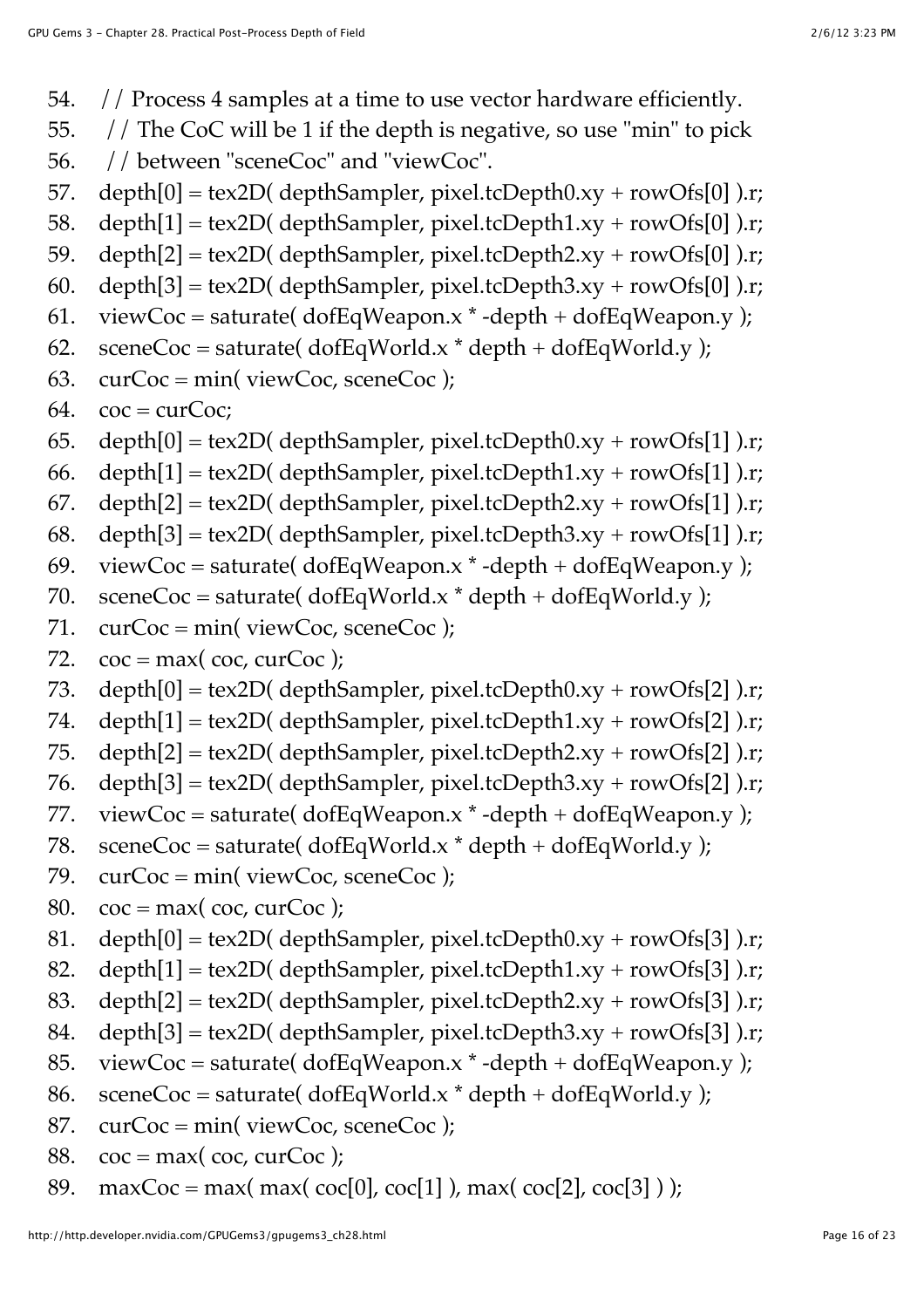```
90. return half4( color, maxCoc );
91. }
```
We apply a Gaussian blur to the image generated by DofDownsample(). We do this with code that automatically divides the blur radius into an optimal sequence of horizontal and vertical filters that use bilinear filtering to read two samples at a time. Additionally, we apply a single unseparated 2D pass when it will use no more texture lookups than two separated 1D passes. In the 2D case, each texture lookup applies four samples. Listing 28-2 shows the code.

#### **Example 28-2. A Pixel Shader That Calculates the Actual Near CoC**

In Listing 28-3 we apply a small 3x3 blur to the result of DofNearCoc() to smooth out any discontinuities it introduced.

### **Example 28-3. This Shader Blurs the Near CoC and Downsampled Color Image Once**

- 1. // This vertex and pixel shader applies a  $3 \times 3$  blur to the image in
- 2. // colorMapSampler, which is the same size as the render target.
- 3. // The sample weights are 1/16 in the corners, 2/16 on the edges,
- 4.  $\frac{1}{4}$  and  $\frac{4}{16}$  in the center.
- 5. sampler colorSampler; // Output of DofNearCoc()
- 6. float2 invRenderTargetSize;
- 7. **struct** PixelInput
- 8. {
- 9. float4 position : POSITION;
- 10. float4 texCoords : TEXCOORD0;
- 11. };
- 12. PixelInput SmallBlurVS( float4 position, float2 texCoords )
- 13. {
- 14. PixelInput pixel;
- 15. **const** float4 halfPixel = { -0.5, 0.5, -0.5, 0.5 };
- 16. pixel.position = Transform\_ObjectToClip( position );
- 17. pixel.texCoords = texCoords.xxyy + halfPixel \* invRenderTargetSize;
- 18. **return** pixel;
- $10<sup>-1</sup>$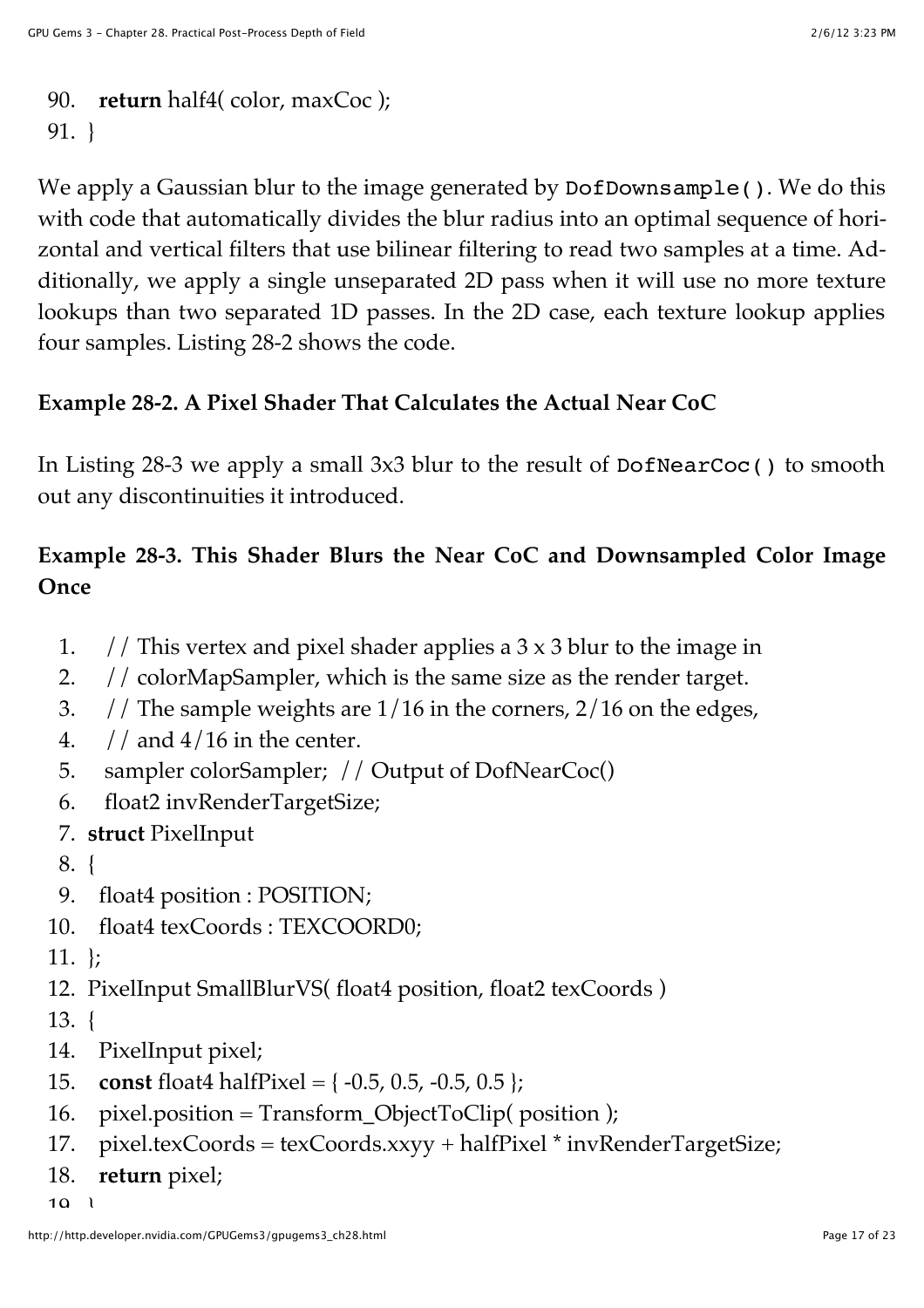```
17. \int
```

```
20. float4 SmallBlurPS( const PixelInput pixel )
```

```
21. {
```

```
22. float4 color;
```

```
23. color = 0;
```

```
24. color += tex2D( colorSampler, pixel.texCoords.xz );
```

```
25. color += tex2D( colorSampler, pixel.texCoords.yz );
```

```
26. color += tex2D( colorSampler, pixel.texCoords.xw );
```

```
27. color += tex2D( colorSampler, pixel.texCoords.yw );
```
28. **return** color / 4;

```
29. }
```
Our last shader, in Listing 28-4, applies the variable-width blur to the screen. We use a premultiplied alpha blend with the frame buffer to avoid actually looking up the color sample under the current pixel. In the shader, we treat all color samples that we actually read as having alpha equal to 1. Treating the unread center sample as having color equal to 0 and alpha equal to 0 inside the shader gives the correct results on the screen.

### **Example 28-4. This Pixel Shader Merges the Far CoC with the Near CoC and Applies It to the Screen**

- 1. sampler colorSampler; // Original source image
- 2. sampler smallBlurSampler; // Output of SmallBlurPS()
- 3. sampler largeBlurSampler; // Blurred output of DofDownsample()
- 4. float2 invRenderTargetSize;
- 5. float4 dofLerpScale;
- 6. float4 dofLerpBias;
- 7. float3 dofEqFar;
- 8. float4 tex2Doffset( sampler s, float2 tc, float2 offset )
- 9. {

10. **return** tex2D(s, tc + offset \* invRenderTargetSize);

11. }

```
12. half3 GetSmallBlurSample( float2 texCoords )
```

```
13. {
```

```
14. half3 sum;
```
- 15. **const** half weight = 4.0 / 17;
- $16.$  sum  $= 0$ ;  $/$  Unblurged sample done by alpha blending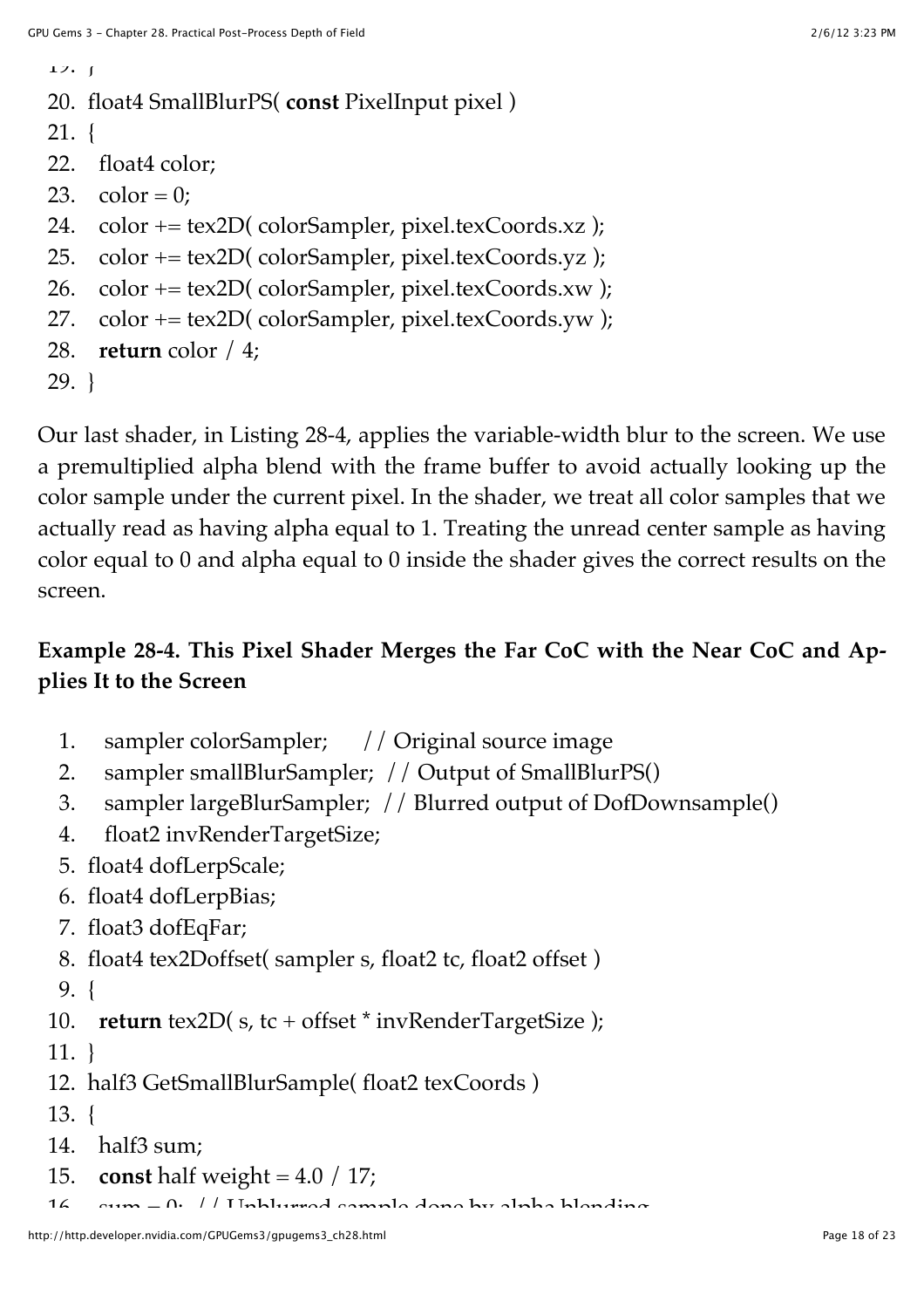- 10. sum =  $v_j$  // Unblurred sample done by alpha blending
- 17. sum += weight \* tex2Doffset( colorSampler, tc, +0.5, -1.5 ).rgb;
- 18. sum += weight \* tex2Doffset( colorSampler, tc, -1.5, -0.5 ).rgb;
- 19. sum += weight \* tex2Doffset( colorSampler, tc, -0.5, +1.5 ).rgb;
- 20. sum  $+=$  weight  $*$  tex2Doffset( colorSampler, tc,  $+1.5$ ,  $+0.5$  ).rgb;
- 21. **return** sum;
- 22. }
- 23. half4 InterpolateDof( half3 small, half3 med, half3 large, half t )
- 24. {
- 25. half4 weights;
- 26. half3 color;
- 27. half alpha;
- 28. // Efficiently calculate the cross-blend weights for each sample.
- 29. // Let the unblurred sample to small blur fade happen over distance
- 30.  $//$  d0, the small to medium blur over distance d1, and the medium to
- 31. // large blur over distance d2, where  $d0 + d1 + d2 = 1$ .
- 32. // dofLerpScale = float4( $-1$  / d0,  $-1$  / d1,  $-1$  / d2,  $1$  / d2);
- 33. // dofLerpBias = float4( $1$ ,  $(1 d2)$  / d1,  $1$  / d2,  $(d2 1)$  / d2);
- 34. weights = saturate( $t *$  dofLerpScale + dofLerpBias);
- 35. weights.yz = min( weights.yz,  $1$  weights.xy );
- 36. // Unblurred sample with weight "weights.x" done by alpha blending
- 37.  $color = weights.y * small + weights.z * med + weights.w * large;$
- 38. alpha = dot( weights.yzw, half3( 16.0 / 17, 1.0, 1.0 ) );
- 39. **return** half4( color, alpha );
- 40. }
- 41. half4 ApplyDepthOfField( **const** float2 texCoords )
- 42. {
- 43. half3 small;
- 44. half4 med;
- 45. half3 large;
- 46. half depth;
- 47. half nearCoc;
- 48. half farCoc;
- 49. half coc;
- 50. small = GetSmallBlurSample( texCoords );
- 51. med = tex2D( smallBlurSampler, texCoords );
- 52. large = tex2D( largeBlurSampler, texCoords ).rgb;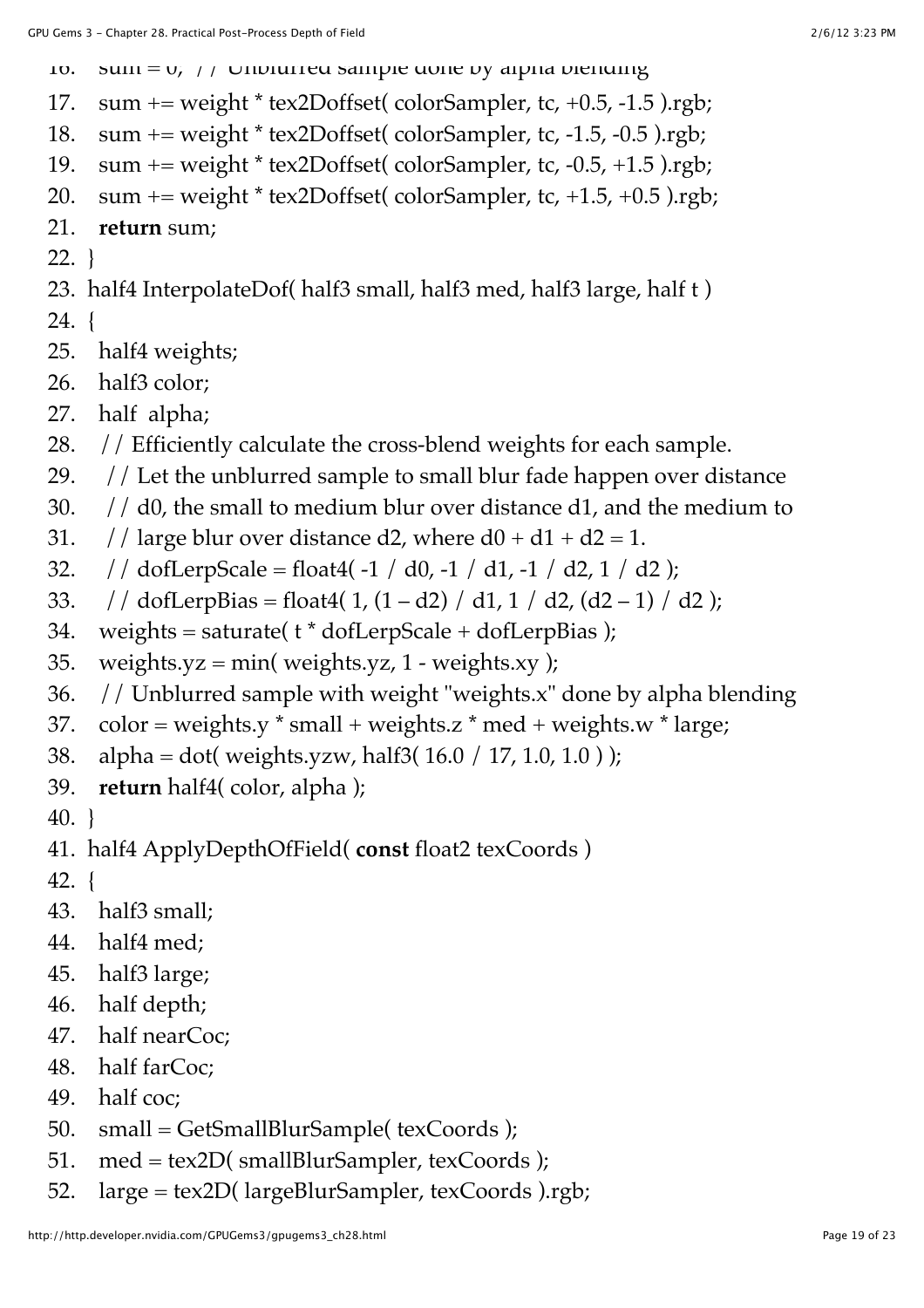```
53. nearCoc = med.a;54. depth = tex2D( depthSampler, texCoords ).r; 
55. if ( depth > 1.0e6 ) 
56. { 
57. \cos = \text{nearCoc}; // We don't want to blur the sky.
58. } 
59. else 
60. { 
61. // dofEqFar.x and dofEqFar.y specify the linear ramp to convert
62. // to depth for the distant out-of-focus region. 
63. // dofEqFar.z is the ratio of the far to the near blur radius.
64. farCoc = saturate(\text{dofEqFar.x} \star \text{depth} + \text{dofEqFar.y});
65. \cos = \max(\text{nearCoc, farCoc} * \text{dofEqFar.z});
66. } 
67. return InterpolateDof( small, med.rgb, large, coc );
```

```
68. }
```
# **28.6 Conclusion**

Not much arithmetic is going on in these shaders, so their cost is dominated by the texture lookups.

- Generating the quarter-resolution image uses four color lookups and 16 depth lookups for each target pixel in the quarter-resolution image, equaling 1.25 lookups per pixel in the original image.
- The small radius blur adds another four lookups per pixel.
- Applying the variable-width blur requires reading a depth and two precalculated blur levels, which adds up to three more lookups per pixel.
- Getting the adjusted circle of confusion requires two texture lookups per pixel in the quarter-resolution image, or 0.125 samples per pixel of the original image.
- The small blur applied to the near CoC image uses another four texture lookups, for another 0.25 samples per pixel in the original.

This equals 8.625 samples per pixel, not counting the variable number of samples needed to apply the large Gaussian blur. Implemented as a separable filter, the blur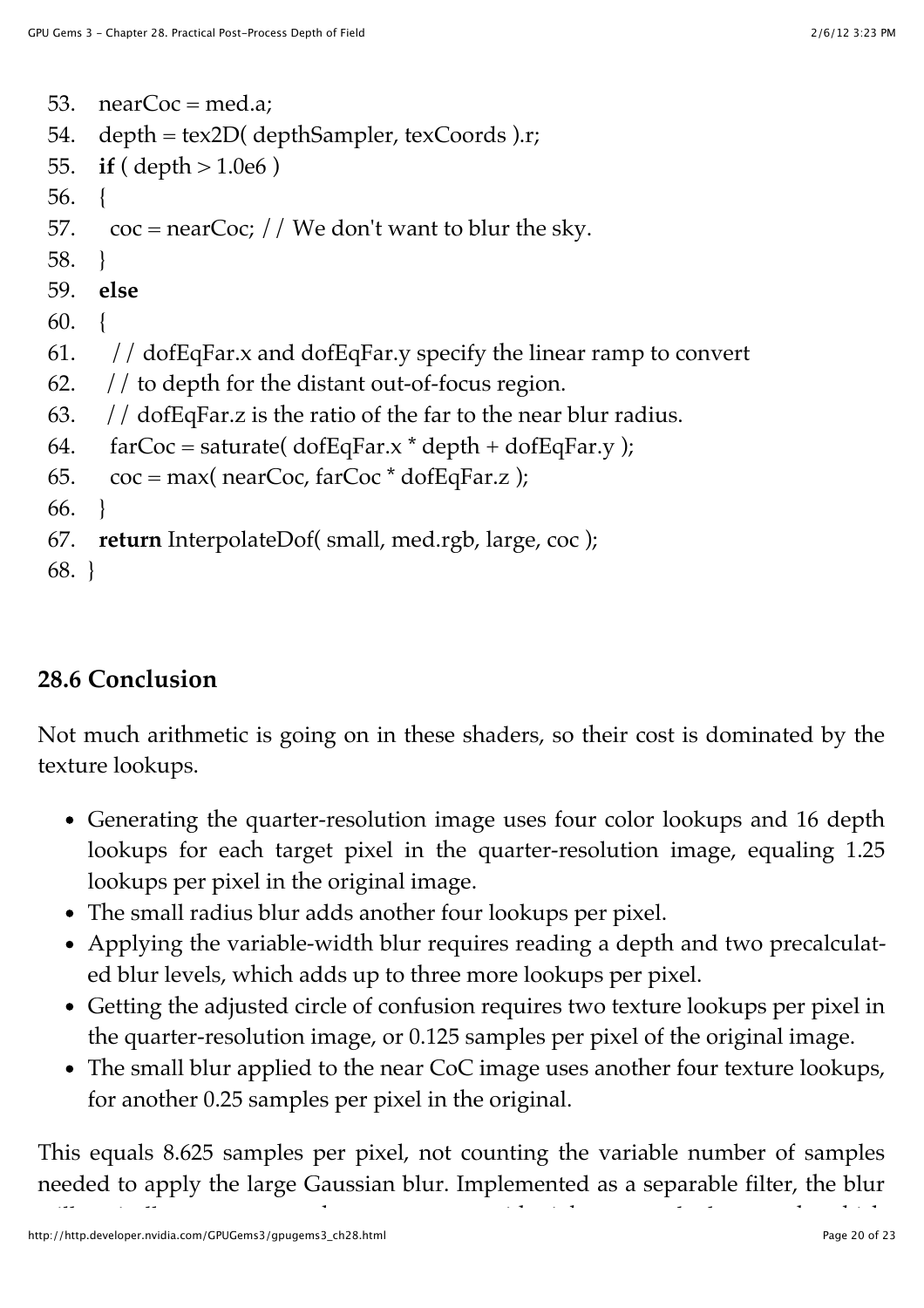will typically use no more than two passes with eight texture lookups each, which gives 17 taps with bilinear filtering. This averages out to one sample per pixel in the original image. The expected number of texture lookups per pixel is about 9.6.

Frame-buffer bandwidth is another consideration. This technique writes to the quarter-resolution image once for the original downsample, and then another two times (typically) for the large Gaussian blur. There are two more passes over the quarterresolution image—to apply Equation 1 and to blur its results slightly. Finally, each pixel in the original image is written once to get the final output. This works out to 1.3125 writes for every pixel in the original image.

Similarly, there are six render target switches in this technique, again assuming only two passes for the large Gaussian blur.

The measured performance cost was 1 to 1.5 milliseconds at 1024x768 on our tests with a Radeon X1900 and GeForce 7900. The performance hit on next-generation consoles is similar. This is actually faster than the original implementation based on Scheuermann 2004, presumably because it uses fewer than half as many texture reads.

# **28.7 Limitations and Future Work**

When you use our approach, focused objects will bleed onto unfocused background objects. This is the least objectionable artifact with this technique and with postprocess DoF techniques in general. These artifacts could be reduced by taking additional depth samples for the 17-tap blur. This should be adequate because, as we have seen, the background needs to use a smaller blur radius than the foreground.

The second artifact is inherent to the technique: You cannot increase the blur radius for near objects so much that it becomes obvious that the technique is actually a blur of the screen instead of a blur of the unfocused objects. Figure 28-7 is a worst-case example of this problem, whereas Figure 28-8 shows a more typical situation. The center image in Figure 28-8 shows a typical blur radius. The right image has twice that blur radius; even the relatively large rock in the background has been smeared out of existence. This becomes particularly objectionable as the camera moves, showing up as a haze around the foreground object.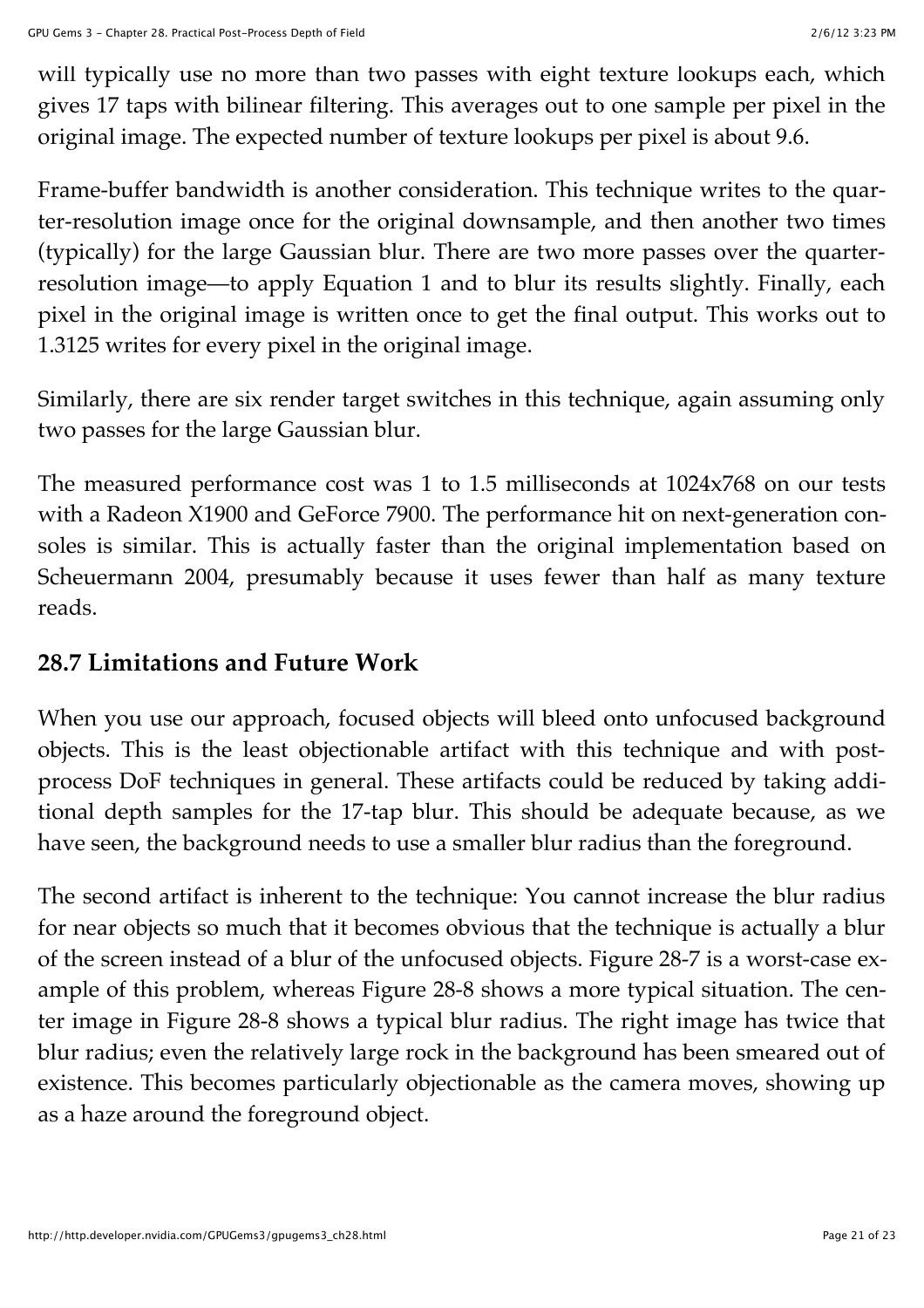

Figure 28-7 The Worst-Case Scenario for Our Algorithm



Figure 28-8 If the Blur Radius Is Too Large, the Effect Breaks Down

The radius at which this happens depends on the size of the object that is out of focus and the amount of detail in the geometry that should be in focus. Smaller objects that are out of focus, and focused objects that have higher frequencies, require a smaller maximum blur radius. This could be overcome by rendering the foreground objects into a separate buffer so that the color information that gets blurred is only for the foreground objects. This would require carefully handling missing pixels. It also makes the technique more intrusive into the rendering pipeline.

Finally, we don't explicitly handle transparency. Transparent surfaces use the CoC of the first opaque object behind them. To fix this, transparent objects could be drawn after depth of field has been applied to all opaque geometry. They could be given an impression of DoF by biasing the texture lookups toward lower mipmap levels. Particle effects may also benefit from slightly increasing the size of the particle as it goes out of focus. Transparent objects that share edges with opaque objects, such as windows, may still have some objectionable artifacts at the boundary. Again, this makes the technique intrusive. We found that completely ignoring transparency works well enough in most situations.